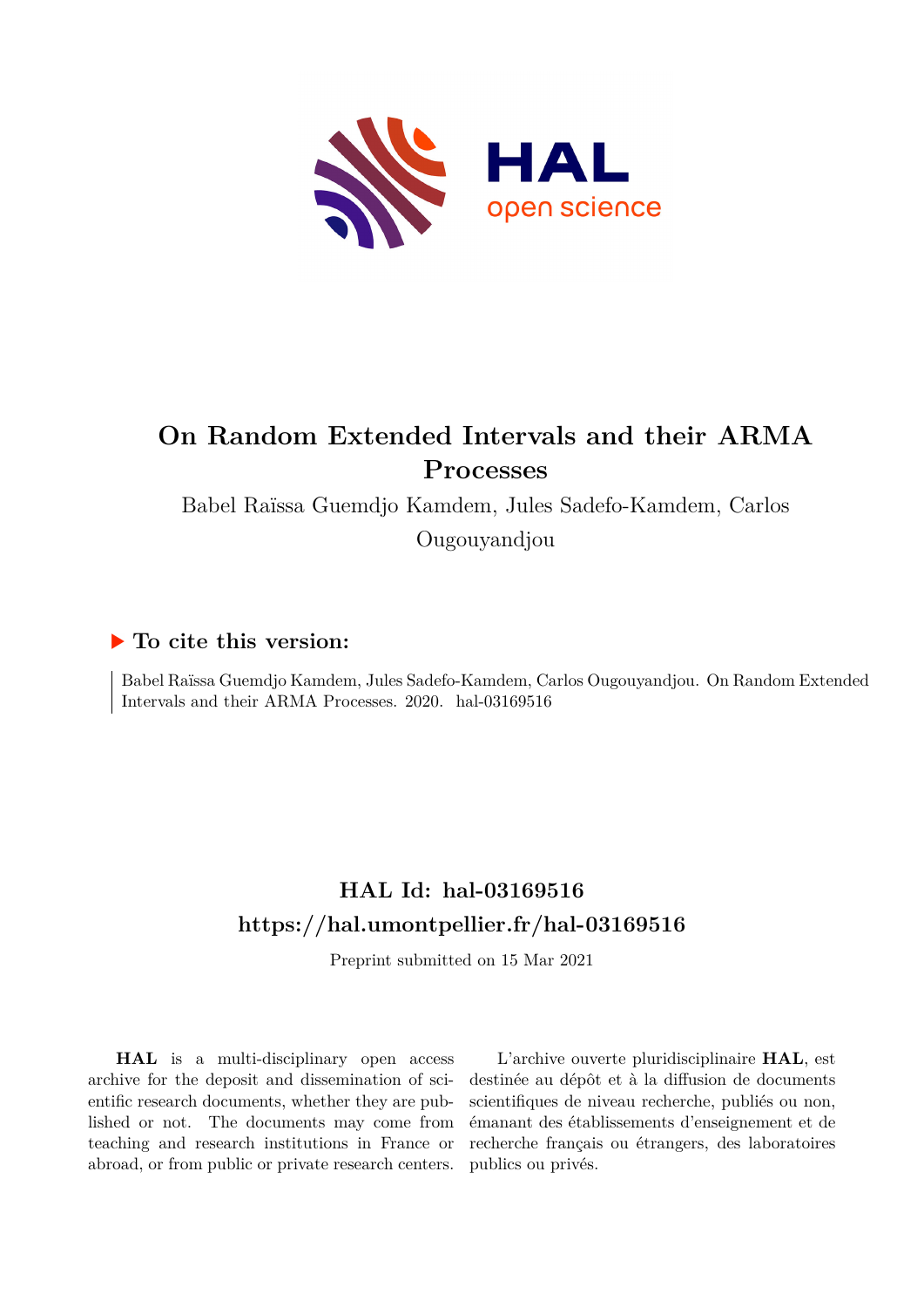# On Random Extended Intervals and their ARMA Processes

Babel Raïssa GUEMDJO KAMDEM<sup>\*</sup>, Jules SADEFO KAMDEM<sup>†</sup>, Carlos OUGOUYANDJOU<sup>\*</sup>

July 7, 2020

#### Abstract

This work introduces and characterizes the so called "random extended intervals", these are random intervals for which the left bound may be higher than the right one. To carry out this study, we introduce on the set of random extended intervals a structure of metric space relevant to study extended interval-valued ARMA time series. This is done by extending the Hausdorff metric on extended intervals and defining a family of metrics  $d_{\gamma}$  relevant for the set of random extended intervals and which do not have some disadvantages of the Hausdorff metric. We show that there exists a unique metric  $d_{\gamma}$  for which  $\gamma(t)dt$  is what we have called "adapted measure" and we use this metric to define variability for random extended intervals.

Keywords: Uncertainty Modeling, Stochastic Processes, Random Extended Interval, Hausdorff Metrics , Time series, ARMA

## 1 Introduction

Intervals analysis (see Bauch (1992); Moore (1966); Jaulin et al. (2001); Alefeld and Herzberger (2012)) initially developed from the 1960s to take into account in a rigorous way, different types of uncertainties (rounding errors due to finite precision calculations, measurement uncertainties, linearization errors) makes it possible to build supersets of the domain of variation of a real function. Coupled with the usual theorems of existence, for example, the Brouwer or Miranda theorems, the interval theory also makes it possible to rigorously prove the existence of solutions for a system of equations (see Goldsztejn et al. (2005)). With interval analysis, it was now possible to modeling interval data.

In recent years, more precisely since the end of 1980s years, interval modeling has caught the attention of a growing number of researchers. The advantage of an interval-valued time series over a point-valued time series lies in that it contains both the trend (or level) information and volatility information (e.g., the range between the boundaries), while some informational loss is encountered when one uses a conventional point-valued data set, e.g., the closing prices of a stock collected at a specific time point within each time period, since it fails to record the valuable intraday information. Higher-frequency point-valued observations could result in hardly discriminating information from noises. A solution is to analyze the information in an interval format by collecting the maximum and minimum prices in a day, which avoids undesirable noises in the intraday data and contains more information than point-valued observations Sun et al. (2018). There is an increasing literature using interval financial time series for markets risk analysis. A part of this literature is based on fuzzy approach (see for instance Mbairadjim et al. (2014b), Mbairadjim et al. (2014a) and Sadefo Kamdem et al. (2012) and some references therein).

<sup>∗</sup> Institut de Mathématiques et de Science Physique, UAC, Bénin

<sup>†</sup>Université de Montpellier (MRE EA 7491)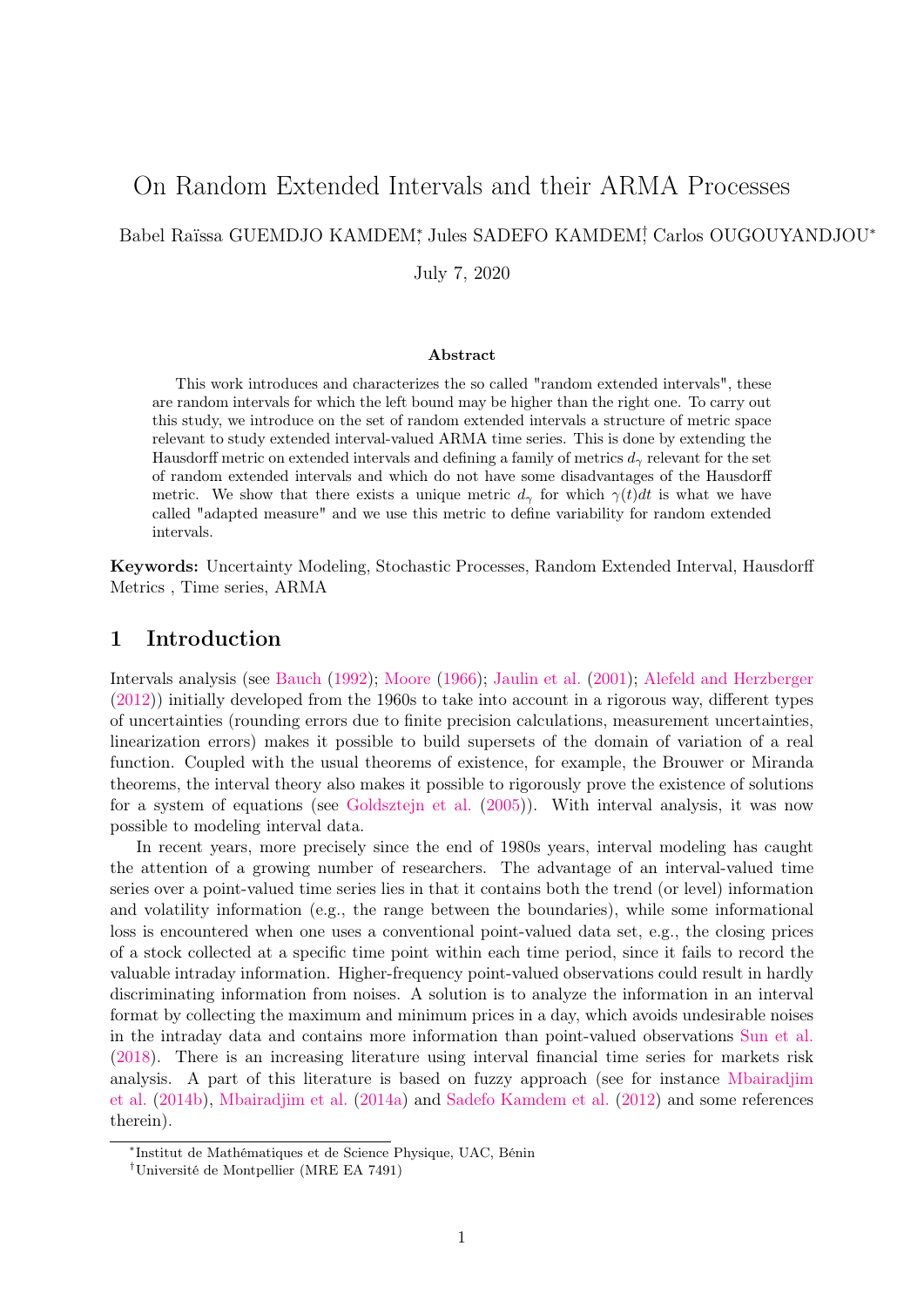A huge progress in the field of interval-valued time series has been done by Billard and Diday Billard and Diday (2000, 2003) who first proposed a linear regression model for the center points of 37 interval-valued data. They have been followed by other authors Maia et al. (2008); Hsu and Wu (2008); Wang and Li (2011); González-Rivera and Lin (2013); Wang et al. (2016). To study interval data, all those references apply point-valued techniques on the center, the left bound or the right bound. By so doing, they may not efficiently make use of the information contained in interval data. In 2016, Han et al Han et al. (2016) developed a minimum-distance estimator to match the interval model predictor with the observed interval data as much as possible. They proposed a parsimonious autoregressive model for a vector of interval-valued time series processes with exogenous explanatory interval variables in which an interval observation is considered as a set of ordered numbers. It is shown that their model can efficiently utilize the information contained in interval data, and thus provides more efficient inferences than point-based data and models Han et al. (2015). Despite all those good items, the classical theory of interval modeling has some inconveniences. We can enumerate two which are address in another work and in the present paper, respectively.

Firstly, the set of random intervals (or more generally random sets) is not a vector space. Indeed, the set of intervals is not an abelian group for the classical addition of intervals. So, all the useful theorems obtain through orthogonal projection as Wold decomposition Theorem cannot be extended to interval-valued processes. Secondly, in time series, interval-valued data does not take into account some specifications or details of the study period, as for instance in the financial markets where a movement in stock prices during a given trading period is an observation of bounded intervals by maximum and minimum daily prices (see Han et al. (2016)). One can use two concepts to address each of those both inconveniences. One can consider the set of random intervals as a "pseudovector space" where vectors do not necessarily have opposites. This concept of pseudovector space has been developed in Sadefo Kamdem et al. (2020) to address the first inconvenience stated above. The second inconvenience can be address by working with "extended intervals" instead of classical intervals; as in the present paper.

Indeed, it may be often more relevant to consider extended intervals formed by the opening and closing prices, regarding stock prices. Also, for the daily temperature in meteorology, instead of taking the max and min, it would be better in some cases to take the morning and evening temperature, as well as for the systolic and diastolic blood pressures in medicine. For this last example of blood pressure, when plotting the blood pressure of somebody as extended intervals of morning and evening records, one can see easily days where the morning blood pressure was higher than the evening one, which can indicate illness or emotional issue.

Therefore, given the constraints imposed by classical interval theory and its application on time series, our approach is based on the concept of extended or generalized intervals for which the left bound is not necessarily less than the right one. This generalization makes our modeling approach relevant for time series analysis. This generalization guarantees the completeness of interval space and consistency between interval operations. Extended intervals are also used for time series analysis in Han et al. (2012) but their approach does not highlight the advantages of generalized interval-valued variables.

Our contribution is therefore both theoretical and empirical. In other words, we have conceptualized and redefined some of the specific characteristics of the set of extended intervals. More precisely, we define on the set of extended intervals, a topology which generalizes the natural topology on the set of classical interval, unlike the topology introduces by Ortolf and Kaucher Ortolf (1969); Kaucher (1973) on generalized intervals, and which restricted on classical interval is completely different from their natural topology.

The rest of the work is organized as follows: The main purpose of Section 2 is to fix notations, give a consistent definition of extended intervals, and introduce operators such as inclusion, intersection, and union. In Section 3 we introduce a suitable class of distances on the set of random extended intervals, that solves a disadvantage of the Hausdorff. We use this new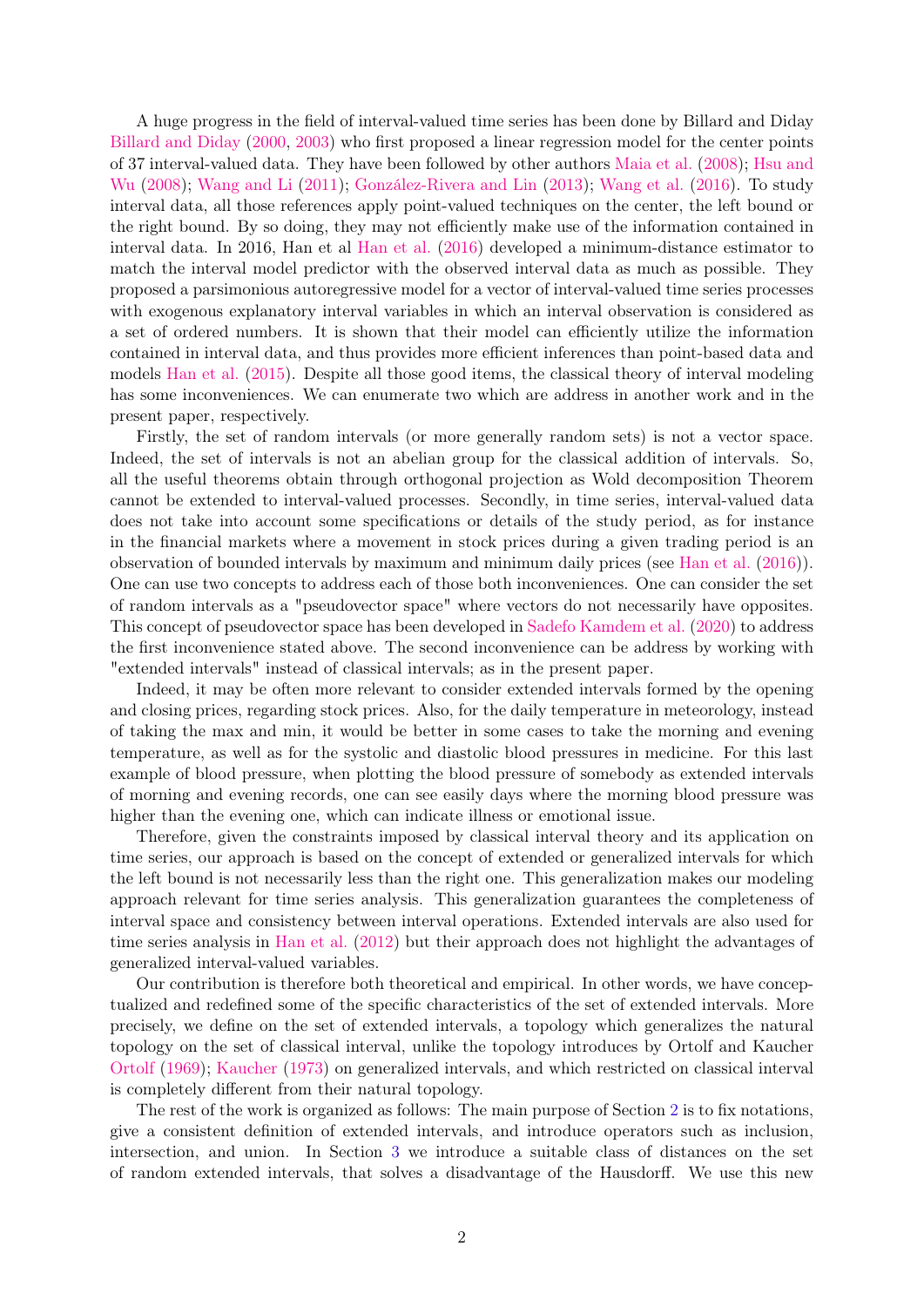distance to define variance and covariance of random extended intervals and we show that they share some useful properties with point-valued random variables, (see propositions 3.2 and 3.3). Section 4 is concerned with stationary extended interval-valued time series and ARMA model are investigated. In Section 5, we prove the Wold decomposition version of extended interval-valued time series. Section 6 is about the numerical study and we have used there the software R. We make a simulation of an I-AR $(1)$  process and illustrate the interpretation of a plot of extended intervals on a few data on blood pressure. We also do empirical analysis and forecasting of the French CAC 40 market index from June 1st to July 26, 2019.

## 2 Extended intervals

In this section, we first recall some concepts related to standard intervals. Next, we define what we mean by "extended interval" and we introduce a new topology on the union R ∪ R<sup>←</sup> of real numbers with decreasing real numbers, that generalizes the topology of R.

Let  $K_{kc}(\mathbb{R})$  be the set of nonempty compact (and convex) intervals. For  $A = [a_1, a_2], B =$  $[b_1, b_2] \in K_{kc}(\mathbb{R})$  and  $\lambda \in \mathbb{R}$ , we recall the operations

$$
A + B = [a_1 + b_1, a_2 + b_2]
$$
 (1)

$$
\lambda A = \begin{cases} [\lambda a_1, \lambda a_2] & \text{if } \lambda \ge 0 \\ [\lambda a_2, \lambda a_1] & \text{if } \lambda \le 0 \end{cases}
$$
 (2)

It is noteworthy that  $K_{kc}(\mathbb{R})$  is closed under those operations, but it is not a vector space, since  $A + (-1)A$  is not necessarily  $\{0\}$ , unless  $A = \{0\}$ . The Hausdorff distance  $d_H$  is defined for closed intervals  $[a_1, a_2]$  and  $[b_1, b_2]$  by

$$
d_H([a_1, a_2], [b_1, b_2]) = max(|b_1 - a_1|, |b_2 - a_2|).
$$

It is well-known that  $(K_{kc}(\mathbb{R}), d_H)$  is a complete metric space (see Yang and Li (2005) for details). For  $A \in K_{kc}(\mathbb{R})$ , the support function of A is the function  $s(\cdot, A) : \mathbb{R} \to \mathbb{R}$  defined by

$$
s(x, A) = \sup\{ax \; ; \; a \in A\}.\tag{3}
$$

Equivalently, if we set  $A = [a_1, a_2]$ ,

$$
s(x, A) = \max(xa_1, xa_2).
$$

Keep in mind that  $s(x, A)$  returns x times the left bound of A when x is negative and x times the right bound of A when  $x$  is positive. The precede remark will be used to extend the support function on extended closed intervals.

It is clear that the daily temperature of a given region is not a single real value, but a continuous function from day hours to the set of real numbers. In classical interval analysis Maia et al. (2008); Kearfott (1996); Moore (1966) the daily temperature is the interval bounded from below and above by the minimum and maximum daily temperatures. This approach is quite precise, but we can still do better. In fact, most often, from midnight (i.e. from 00:00), the temperature is decreasing until the sun begins to rise. When sun is rising, the temperature increases until the sun is at its zenith and temperature begins decreasing again, and so on. (The reader can visit the page hourly weather of the web site [weather.com.](https://weather.com/weather/hourbyhour/l/c1535f42ba5fc52449e416514aca69b3b2a16aae4b89abd6c92e662f7a89c02f)) In such a situation, we may consider that the temperature of each day is a union of what we will call extended intervals, each of them being either increasing or decreasing. This model gives more information. Decreasing interval indicates that the temperature is more or less decreasing during the considered period.

**Definition 2.1.** Let  $A, \overline{A} \in \mathbb{R} \cup \{\pm \infty\}$ . An extended interval is the range A of real numbers between  $\underline{A}$  and  $\overline{A}$ , and runs through from  $\underline{A}$  to  $\overline{A}$ .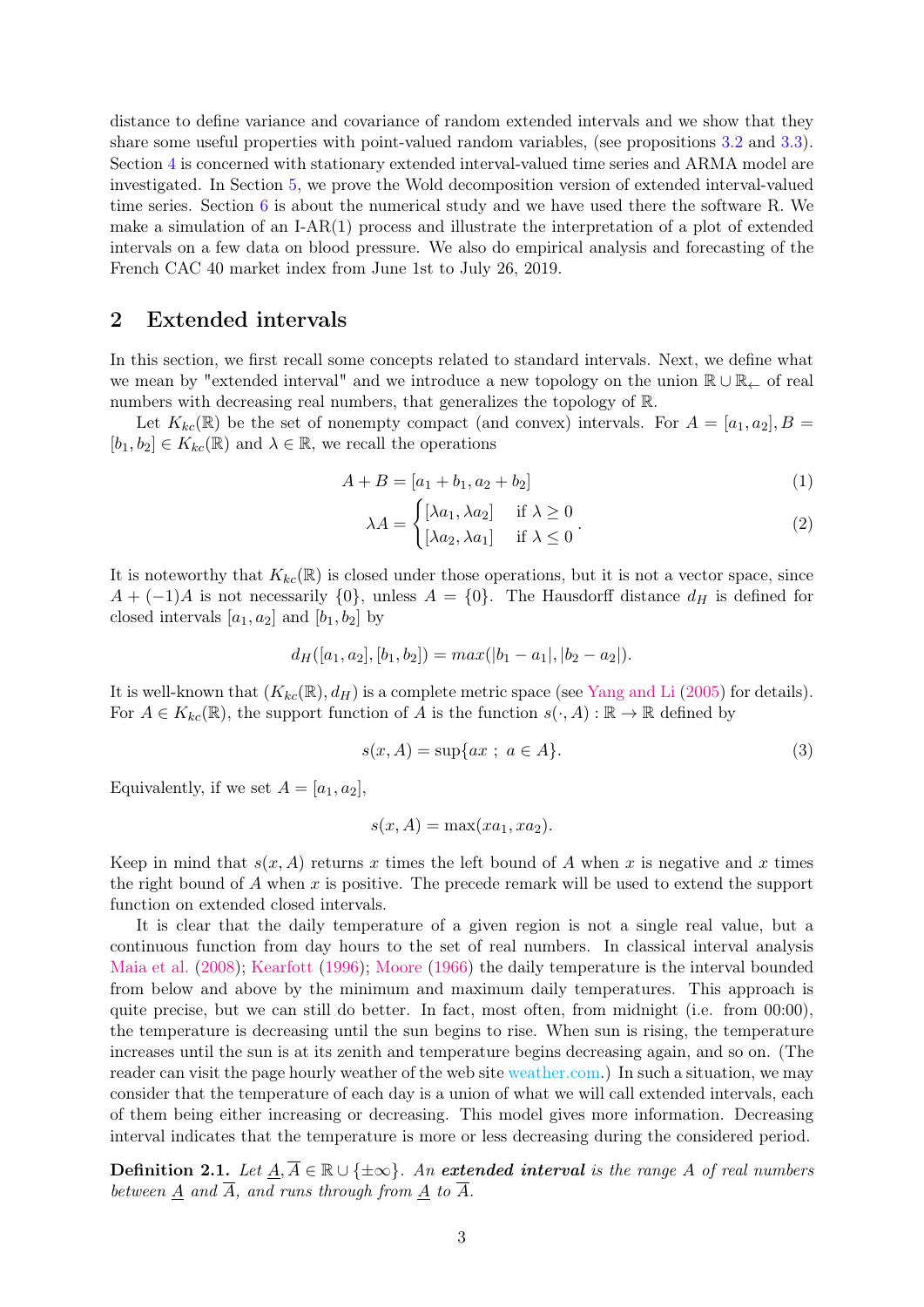A difference with standard intervals is that, for extended intervals we do not impose that  $A \leq \overline{A}$ . But, the running direction is important. We say that A is an increasing extended interval or a proper interval when  $A < \overline{A}$ , is an decreasing extended interval or an **improper interval** when  $\underline{A} > \overline{A}$  and is a degenerate interval when  $\underline{A} = \overline{A}$ . When  $\underline{A}$  and  $\overline{A}$ are in A, we say that A is an extended closed interval and denote it by  $A = \underline{A}, \overline{A}$ . We also have extended open intervals  $|\underline{A}, \overline{A}|, \mathbb{R} = |-\infty, \infty|$  and  $\mathbb{R}_{\leftarrow} := |\infty, -\infty|$ .

Any non-degenerate extended interval A represents the classical interval from  $\min(\underline{A}, \overline{A})$ to  $\max(A, \overline{A})$  ran in the increasing direction (for increasing extended interval) or ran in the decreasing direction (for decreasing extended interval). We call A the left bound and  $\overline{A}$  the right bound of the extended interval A. To extend the natural topology of R to  $\mathbb{R}_{\geq} := \mathbb{R} \cup \mathbb{R}_{\leftarrow}$  we need to define properly intersection for extended intervals. A preliminary observation is that in  $\mathbb{R}_{\geq 0}$  we have that  $([0,1] \cap [1,2])^c = \{1\}^c = (\mathbb{R} \cup \mathbb{R}_{\leftarrow}) \setminus \{1\}$  and  $[0,1]^c \cup [1,2]^c = (-\infty,1) \cup (2,\infty) \cup \mathbb{R}_{\leftarrow};$ where A<sup>c</sup> represent the complementary of A in  $\mathbb{R}_{\rightleftarrows}$ . So, for the Moivre's formula  $(A \cap B)^c$  $A<sup>c</sup> \cup B<sup>c</sup>$  to hold, we must precise if a given degenerate interval is increasing or decreasing. For any  $a \in \mathbb{R}$ , we denote by  $\{a\}$  the increasing degenerate extended interval made by a and by  ${a} \in \mathbb{R}$  the decreasing one.

We will write  $A \subseteq B$  when  $\underline{B} \leq \underline{A} \leq \overline{A} \leq \overline{B}$  or  $\underline{B} \geq \underline{A} \geq \overline{A} \geq \overline{B}$ . This definition of inclusion takes into account the running direction. For instance,  $|1, 2| \nsubseteq |3, 1|$ , although all elements of  $\vert 1, 2\vert$  are elements of  $\vert 3, 1\vert$ . The only obstruction for the inclusion to hold in this example is the difference in the running direction between both intervals. In addition, we agree that  $\{2\}\leftarrow \nsubseteq [1, 3]$  and  $\{2\}\nsubseteq [3, 1]$  but  $\{2\}\leftarrow \subseteq [3, 1]$  and  $\{2\}\subseteq [1, 3]$ . We extend now the definition of intersection to extended intervals in such a way that the elementary properties  $A \cap A = A$ ,  $A \cap \emptyset = \emptyset$ ,  $A \cap \mathbb{R}_{\rightleftarrows} = A$  and  $(A \subseteq B \implies A \cap B = A)$  still hold.

**Definition 2.2.** If A and B are running in opposite directions then  $A \cap B = \emptyset$ . Otherwise, the intersection  $A \cap B$  is the biggest extended interval C such that  $C \subseteq A$  and  $C \subseteq B$ .

Example 1.  $|2, 1| \cap |3, 1| = |2, 1|, |3, 1| \cap |4, 2| = |3, 2|, |1, 2| \cap |3, 1| = \emptyset, |1, 2| \cap |2, 1| = \emptyset.$ 

**Definition 2.3.** The natural topology of  $\mathbb{R}_{\geq 0}$  is the topology generated by the set of extended open intervals.

The topology induced on  $\mathbb R$  by the one of  $\mathbb R_{\rightleftarrows}$  coincide with the natural topology of  $\mathbb R$ . We denote by  $\mathcal{K}(\mathbb{R})$  the set of all extended closed intervals except decreasing degenerate extended intervals. That means, all degenerate intervals in  $\mathcal{K}(\mathbb{R})$  are increasing. We extend Hausdorff distance on  $\mathcal{K}(\mathbb{R})$  as

$$
d_H(A, B) = max(|\underline{A} - \underline{B}|, |\overline{A} - \overline{B}|). \tag{4}
$$

**Example 2.** In  $\mathcal{K}(\mathbb{R})$ , the extended closed interval  $\left|\underline{A}, \overline{A}\right|$  and  $\left|\overline{A}, \underline{A}\right|$  are different, unless  $\underline{A} = \overline{A}$ , and  $d_H(\underline{A}, \overline{A}], [\overline{A}, \underline{A}]) = |\overline{A} - \underline{A}|$ . This distance can be viewed as the effort needed to turn  $\underline{A}, \overline{A}$ . into  $|\overline{A}, A|$ .

**Theorem 1.**  $(K(\mathbb{R}), d_H)$  is a complete metric space.

*Proof.* Assume that  $(A_n = \underline{A_n}, A_n)$ <sub>n</sub> is a Cauchy sequence. Then  $(\underline{A_n})_n$  and  $(A_n)_n$  are Cauchy sequences in R and so converge, say to  $\underline{A}$  and  $\overline{A}$  respectively. In fact  $d_H(A_p, A_q) = \max(|\underline{A}_q \underline{A}_p$ ,  $|\overline{A}_q - \overline{A}_p|$  goes to 0 as p, q go to infinity implies that  $|\underline{A}_q - \underline{A}_p|$  and  $|\overline{A}_q - \overline{A}_p|$  goes to 0 as p, q go to infinity. Finally,  $(A_n)_n$  converges to  $A = \underline{A}, \overline{A}$  since  $d_H(A_n, A) = \max(\underline{A}_n - A\underline{A}_n)$ .  $A|, |\overline{A}_n - \overline{A}|).$ 

We endow  $\mathcal{K}(\mathbb{R})$  with the topology induced by the Hausdorff distance  $d_H$ . We extend multiplication (2) on extended intervals in such a way that multiplication of an increasing extended interval by a negative number gives a decreasing extended interval and vice versa. This ensure the consistency of the extensions on  $\mathcal{K}(\mathbb{R})$  of the internal composition laws (1)-(2):

$$
\lambda \times A = [\lambda \underline{A}, \lambda \overline{A}], \quad A - B = [\underline{A} - \underline{B}, \overline{A} - \overline{B}], \qquad \forall \lambda \in \mathbb{R}.
$$
 (5)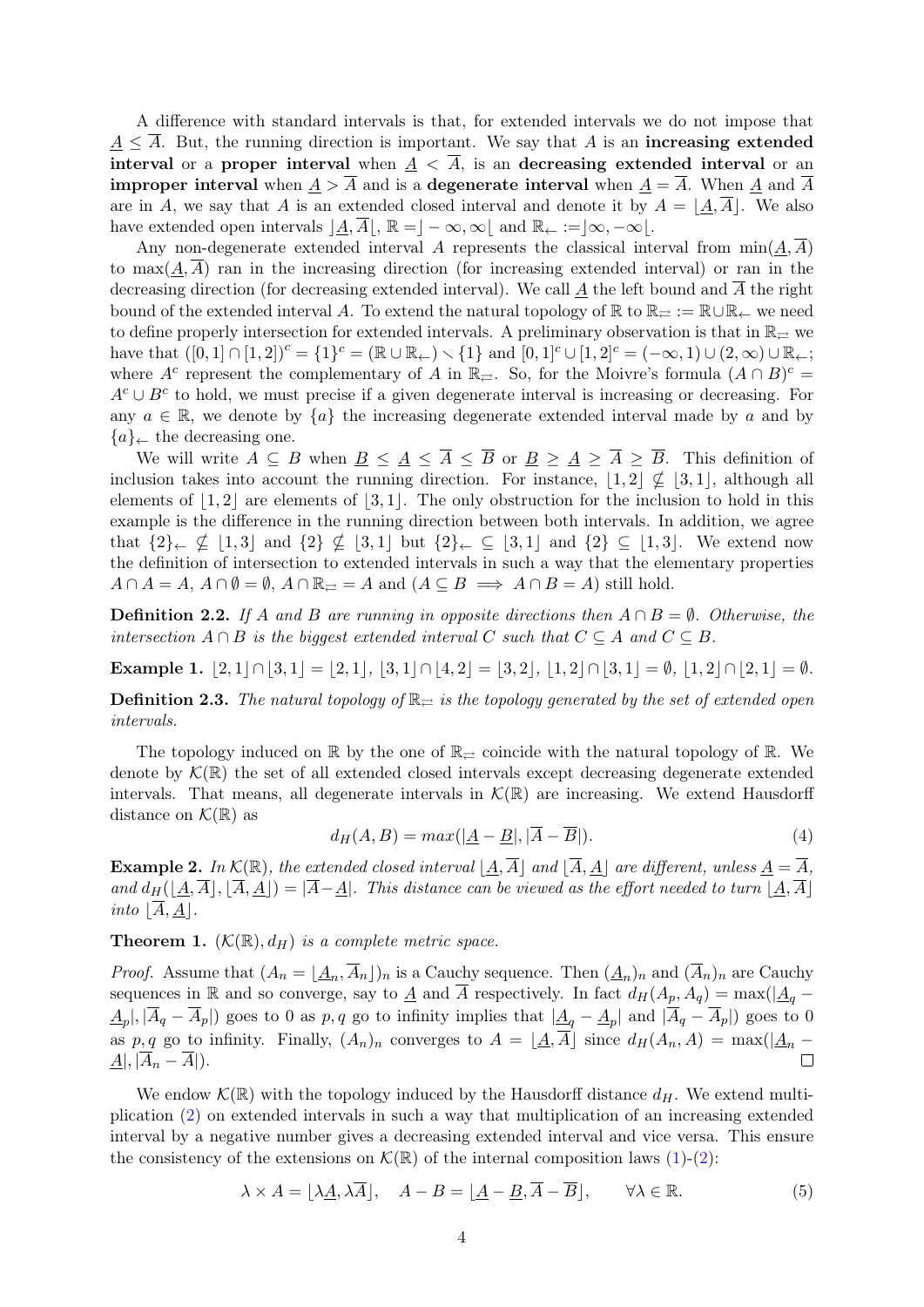The operator − can be seen as an extension the difference of Hukuhara defines for standard intervals by  $A - B = [\min(\underline{A} - \underline{B}, \overline{A} - \overline{B}), \max(\underline{A} - \underline{B}, \overline{A} - \overline{B})]$ . It is nothing to see that  $(K(\mathbb{R}), +, \cdot)$  is a vector space and  $0 := [0, 0]$  is the zero vector.

For extended closed intervals A and B the support function reads

$$
s_A(u) = \begin{cases} \sup\{ux; \ x \in A\} & \text{if } \underline{A} \le \overline{A} \\ \inf\{ux; \ x \in A\} & \text{if } \overline{A} < \underline{A} \end{cases} \tag{6}
$$

For instance,  $s_A(-1) = -\underline{A}$  and  $s_A(1) = \overline{A}$ . Hence the support function from the vector space of extended closed intervals to the vector space  $\mathbb{R}^{\{-1,1\}}$  of maps from  $\{-1,1\}$  to  $\mathbb{R}$ , is linear. That is for all extended closed intervals A, B,

$$
s_{A+B} = s_A + s_B
$$
  
\n
$$
s_{\lambda A} = \lambda s_A, \quad \forall \lambda \in \mathbb{R}
$$
  
\n
$$
s_{A-B} = s_A - s_B.
$$

For any extended interval A, we call vector of  $s_A$  the column vector  $S_A = (-s_A(-1), s_A(1))'$ .

## 3 Extended interval-valued random variables

Let  $(\Omega, \mathscr{A}, P)$  be a probability space. For any  $A \in \mathcal{K}(\mathbb{R})$ , we set

$$
hits(A) = \{ B \in \mathcal{K}(\mathbb{R}); A \cap B \neq \emptyset \}
$$

the set of extended closed intervals that hit A. We endow the set  $\mathcal{K}(\mathbb{R})$  of extended closed intervals with the  $\sigma$ -algebra  $\mathfrak{B}(\mathcal{K}(\mathbb{R}))$  generated by  $\{hits(A); A \in \mathcal{K}(\mathbb{R})\}$ . For simplicity, we denote  $X^{-1}(hits(A)) := \{ \omega \in \Omega; X(\omega) \cap A \neq \emptyset \}$  by  $X^{-1}(A)$  and call it the inverse image of A by X. This inverse image  $X^{-1}(A)$  is the collection of  $\omega \in \Omega$  such that  $X(\omega)$  hits A.

**Definition 3.1.** A random extended interval on a probability space  $(\Omega, \mathscr{A}, P)$  is a map  $X : \Omega \to$  $\mathcal{K}(\mathbb{R})$  such that for any  $A \in \mathcal{K}(\mathbb{R})$ ,  $X^{-1}(A) \in \mathcal{A}$ .

So, a random extended interval is a measurable map  $X : \Omega \to \mathcal{K}(\mathbb{R})$  from the underlying probability space to  $\mathcal{K}(\mathbb{R})$  endowed with the  $\sigma$ -algebra  $\mathfrak{B}(\mathcal{K}(\mathbb{R}))$ . We denote by  $\mathcal{U}(\Omega,\mathcal{K}(\mathbb{R}))$  the set of random extended intervals.  $\mathcal{U}[\Omega, \mathcal{K}(\mathbb{R})]$  inherit from the vector space structure of  $\mathcal{K}(\mathbb{R})$ . The distribution of  $X \in \mathcal{U}[\Omega,\mathcal{K}(\mathbb{R})]$  is the map  $P_X : \mathfrak{B}(\mathcal{K}(\mathbb{R})) \to [0,1]$  defined on  $\mathcal{O} \in \mathfrak{B}(\mathcal{K}(\mathbb{R}))$ by

$$
P_X(\mathcal{O}) := P(X \in \mathcal{O}).
$$

**Definition 3.2.** A map  $f : \Omega \to \mathbb{R}$  is called a **selection map** for a random extended interval X when  $f(\omega) \in X(\omega)$  for almost every  $\omega \in \Omega$ .

Selection maps for  $X = |X, \overline{X}|$  are then maps leaving between X and  $\overline{X}$ . For instance, X and  $\overline{X}$  are selection maps for X. The expectation of X is the set of expectations of measurable selection maps for  $X$ . More precisely,

**Definition 3.3.** The expectation of a random extended interval  $X$  on a probability space  $(\Omega, \mathscr{A}, P)$  is the extended interval

$$
E[X] = \lfloor E[\underline{X}], E[\overline{X}]\rfloor. \tag{7}
$$

The expectation of X is the classical interval  $\{E[f]; f \in L^1(\Omega) \text{ and } f \text{ is a selection map for } X\}$ together with the running direction coming from X.

**Proposition 3.1.** For any  $X, Y \in \mathcal{U}[\Omega, \mathcal{K}(\mathbb{R})]$  and  $\lambda \in \mathbb{R}, E[X + \lambda Y] = E[X] + \lambda E[Y]$ .

We denote by  $S_X = \{f \in L^1(\Omega) \text{ and } f \text{ is a selection map for } X\}$  the set of integrable selection maps for X and  $S_X(\mathscr{A}_0) = \{f \in L^1(\Omega, \mathscr{A}_0) \text{ and } f \text{ is a selection map for } X\}$  the set of  $(\Omega, \mathscr{A}_0)$ −integrable selection maps for X, being  $\mathscr{A}_0$  a sub- $\sigma$ −field of  $\mathscr{A}$ .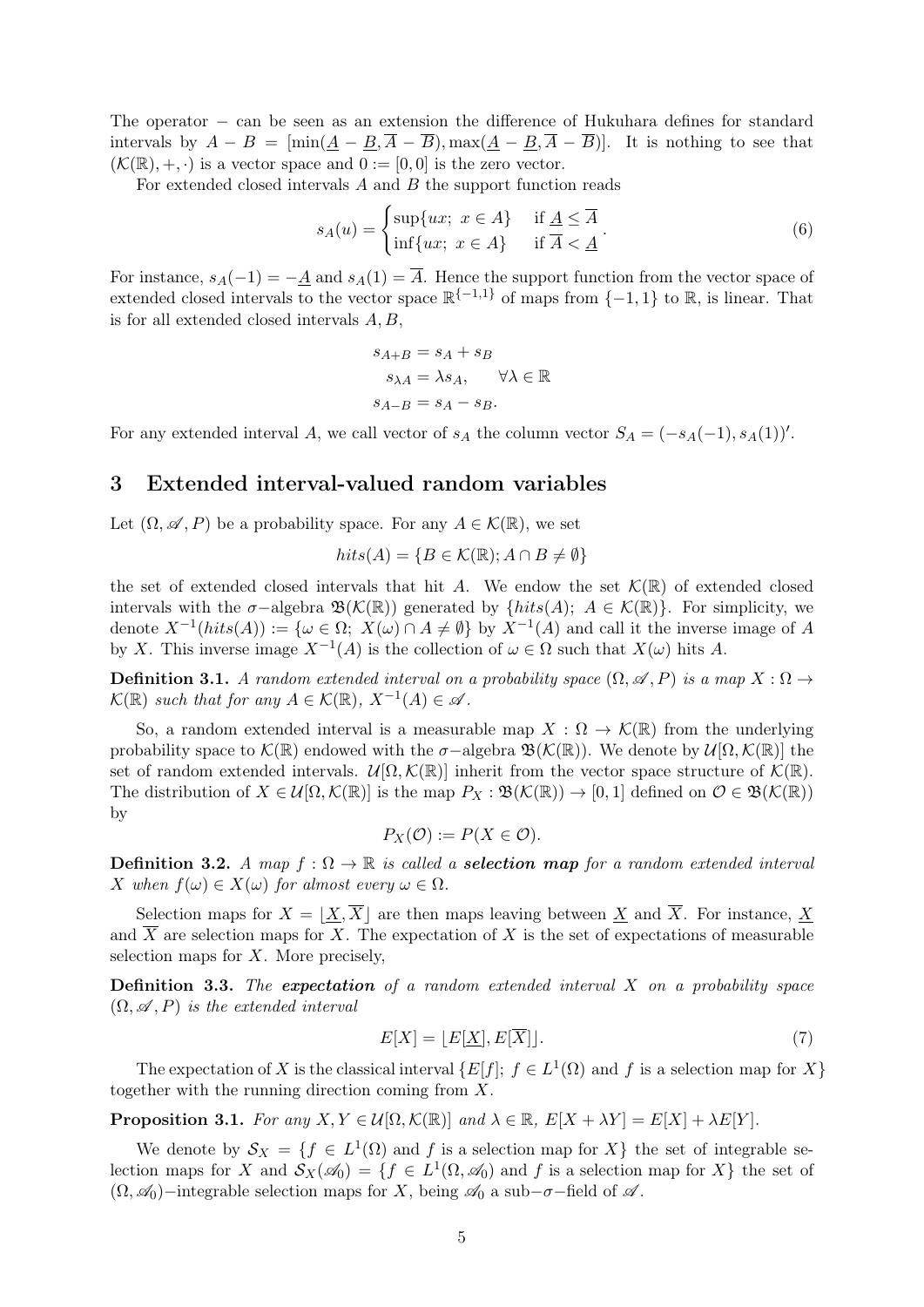#### 3.1 A new adapted distance  $D_{\gamma}$

To quantify the variability of  $X$ , that is the dispersion of  $X$  around its expectation, we need a suitable distance measure on random extended intervals. The first distance that could come to mind is the Hausdorff distance. But, a disadvantage of the Hausdorff distance is for instance that  $d_H([0, 2], [5, 6]) = 5 = d_H([0, 2], [5, 7])$ , while intuitively the distance between [0, 2] and [5, 6] should be less than the distance between  $[0, 2]$  and  $[5, 7]$ .

In Bertoluzza et al. (1995) the authors defined the squared distance  $d_{\gamma}^{2}(A, B)$  between two standard intervals as follow. For any interval  $A = [A, \overline{A}]$ , we consider the one-to-one map  $\nabla_A : [0,1] \to A$ ,  $t \mapsto t\underline{A} + (1-t)\overline{A}$ . Then the squared distance  $d^2_\gamma(A, B)$  is given by

$$
d_{\gamma}^{2}(A,B) = \int_{0}^{1} \left(\nabla_{\!A}(t) - \nabla_{\!B}(t)\right)^{2} \gamma(t)dt = \int_{0}^{1} \left(t(\underline{A} - \underline{B}) + (1 - t)(\overline{A} - \overline{B})\right)^{2} \gamma(t)dt, \tag{8}
$$

where  $\gamma(t)dt$  is a Borel measure on [0, 1] such that:

$$
\gamma(t) \ge 0 \text{ for every } t \in [0, 1];\tag{9a}
$$

$$
\int_0^1 \gamma(t)dt = 1;\tag{9b}
$$

$$
\gamma(t) = \gamma(1 - t); \tag{9c}
$$

$$
\gamma(0) > 0 \tag{9d}
$$

We extend  $d_{\gamma}$  on extended intervals with the same formula (8) and assumptions (9a)-(9d). If  $d_{\gamma}^{2}(A, B) = 0$  then  $\nabla_{\!A}(t) = \nabla_{\!B}(t)$  for almost every  $t \in [0, 1]$ , which implies that  $\underline{A} = \underline{B}$  and  $\overline{A} = \overline{B}$ ; thus  $A = B$ . For triangular inequality, we first write

$$
(\nabla_A(t) - \nabla_C(t))^2 = (\nabla_A(t) - \nabla_B(t))^2 + (\nabla_B(t) - \nabla_C(t)) + 2(\nabla_A(t) - \nabla_B(t))(\nabla_B(t) - \nabla_C(t)).
$$

Hence,

$$
d_{\gamma}^{2}(A, C) = d_{\gamma}^{2}(A, B) + d_{\gamma}^{2}(B, C) + 2 \int_{0}^{1} (\nabla_{A}(t) - \nabla_{B}(t))(\nabla_{B}(t) - \nabla_{C}(t))\gamma(t)dt.
$$
 (10)

From here, using Hölder's inequality, one gets the triangular inequality. Thus,  $d_{\gamma}$  is a distance on the set  $\mathcal{K}(\mathbb{R})$  of extended intervals. The two extended intervals  $A = \underline{A}, \overline{A}$  and  $\overline{A} = \overline{A}, \underline{A}$ represent the same standard interval but are different in  $\mathcal{K}(\mathbb{R})$ , and  $d_{\gamma}(A, \tilde{A}) = |\underline{A} - \overline{A}|cst$  (with  $cst = \left(\int_0^1 (2t-1)^2 \gamma(t) dt\right)^{1/2} \neq 0$  vanishes if and only if  $\underline{A} = \overline{A}$ . This distance can be seen as the effort needs to turn  $\tilde{A}$  into  $A$ .

Conditions (9a)-(9b) are required if we want the distance  $d_{\gamma}$  on degenerate intervals [a, a] and [b, b] gives the usual distance  $|b - a|$ . In other hand, the distance  $d_{\gamma}$  is suitable for intervals since it doesn't share some disadvantages of the Hausdorff distance, see Bertoluzza et al. (1995) for more details.

The norm of an interval A is the distance between A and 0:  $||A|| = d<sub>γ</sub>(A, 0)$ . Condition (9c) means that there is no preferable position between left and right bounds. More precisely, this condition implies that  $\| [a, 0] \| = \| [0, a] \| = |a| \left( \int_0^1 t^2 \gamma(t) dt \right)^{1/2}$ . The previous observation justifies the following definition.

**Definition 3.4.** We say that  $\gamma(t)dt$  is an adapted measure if in addition of conditions (9a)-(9d) one has

$$
\int_0^1 t^2 \gamma(t) dt = 1 \tag{9f}
$$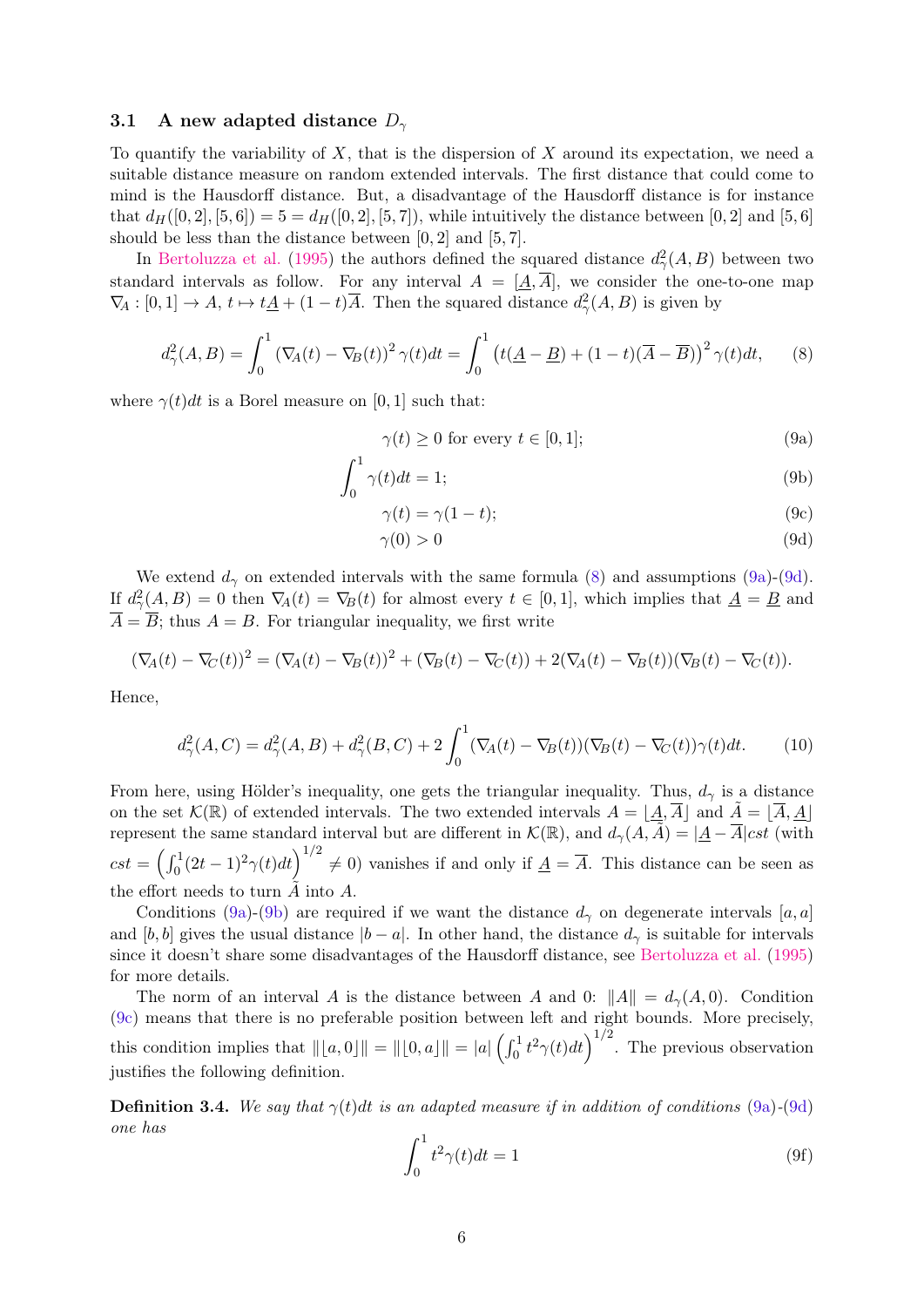Example 3. One can check that with

$$
\gamma(t) = t(1-t)\left(480 - \frac{10240}{3\pi}\sqrt{t(1-t)}\right) + 1,
$$

 $\gamma(t)dt$  is an adapted measure. We will refer to this as the standard adapted measure. It has been used in the software R to check Lemma 3.1.

Generally for any  $c \in (0, \infty)$ ,

$$
\gamma_c(t) = t(1-t)\left(a + b\sqrt{t(1-t)}\right) + c,
$$

defined an adapted measure for  $a = -30c + 510$  and  $b = \frac{512(c-21)}{3\pi}$  $\frac{(c-21)}{3\pi}$ .

The  $d_{\gamma}$  distance can be written again as

$$
d_{\gamma}^{2}(A,B) = (s_{A}(-1) - s_{B}(-1))^{2} K(-1,-1) + (s_{A}(1) - s_{B}(1))^{2} K(1,1)
$$
  
\n
$$
- 2(s_{A}(-1) - s_{B}(-1))(s_{A}(1) - s_{B}(1))K(-1,1)
$$
  
\n
$$
= \begin{pmatrix} -s_{A}(-1) + s_{B}(-1) \\ s_{A}(1) - s_{B}(1) \end{pmatrix}' \begin{pmatrix} K(-1,-1) & K(-1,1) \\ K(1,-1) & K(1,1) \end{pmatrix} \begin{pmatrix} -s_{A}(-1) + s_{B}(-1) \\ s_{A}(1) - s_{B}(1) \end{pmatrix}
$$
  
\n
$$
d_{\gamma}^{2}(A,B) = S'_{A-B} \mathcal{K}_{\gamma} S_{A-B}
$$
\n(11)

where  $\mathcal{K}_{\gamma} = (K(i,j))_{i,j=-1,1}$  is the symmetric matrix given by

$$
\begin{cases}\nK(-1,-1) = \int_0^1 t^2 \gamma(t) dt \\
K(1,1) = \int_0^1 (1-t)^2 \gamma(t) dt \\
K(-1,1) = K(1,-1) = \int_0^1 t(1-t) \gamma(t) dt\n\end{cases} \tag{12}
$$

We will often denote  $\langle S_{A-B}, S_{A-B} \rangle_{\gamma} := d_{\gamma}^{2}(A, B)$ . Since  $\mathcal{K}_{\gamma}$  is symmetric and positive definite, it induced a scalar product on  $\mathbb{R}^2$ . We use some properties of this inner product in order to perform the proofs of Lemma 3.2 and Theorem 2. The following lemma shows that there exists a unique distance  $d_{\gamma}$  with  $\gamma(t)dt$  an adapted measure. This lemma is also useful for numerical simulations.

Lemma 3.1. All adapted measure induce the same metric given by

$$
\mathcal{K}_{\gamma} = \begin{pmatrix} 1 & -1/2 \\ -1/2 & 1 \end{pmatrix} \quad \text{and} \quad d_{\gamma}^{2}(A, B) = (\underline{A} - \underline{B})^{2} + (\overline{A} - \overline{B})^{2} - (\underline{A} - \underline{B})(\overline{A} - \overline{B}).
$$

*Proof.* If  $\gamma(t)dt$  is an adapted measure then  $K(1,1) = K(-1,-1) = \int_0^1 t^2 \gamma(t)dt = 1$ . Using conditions (9a)-(9d) one shows that  $K(-1, 1) = K(1, -1) = -1/2$ .  $\Box$ 

Let X and Y be two random intervals. For any  $\omega \in \Omega$ ,  $X(\omega)$  and  $Y(\omega)$  are two extended intervals and one can compute the distance  $d_{\gamma}(X(\omega), Y(\omega))$ . We defined a new distance on random extended intervals by taking the squared root of the mean of squared distance  $d_{\gamma}^2(X(\omega), Y(\omega))$ in  $(\Omega, \mathscr{A}, P)$ .

**Definition 3.5.** The  $D_{\gamma}$  distance is defined for two random extended intervals X, Y by

$$
D_{\gamma}(X,Y) = \left( E[d_{\gamma}^{2}(X,Y)] \right)^{1/2} = \sqrt{\int_{\Omega} \int_{0}^{1} \left( \nabla_{X(\omega)}(t) - \nabla_{Y(\omega)}(t) \right)^{2} \gamma(t) dt dP(\omega)},
$$

provided the integral converges.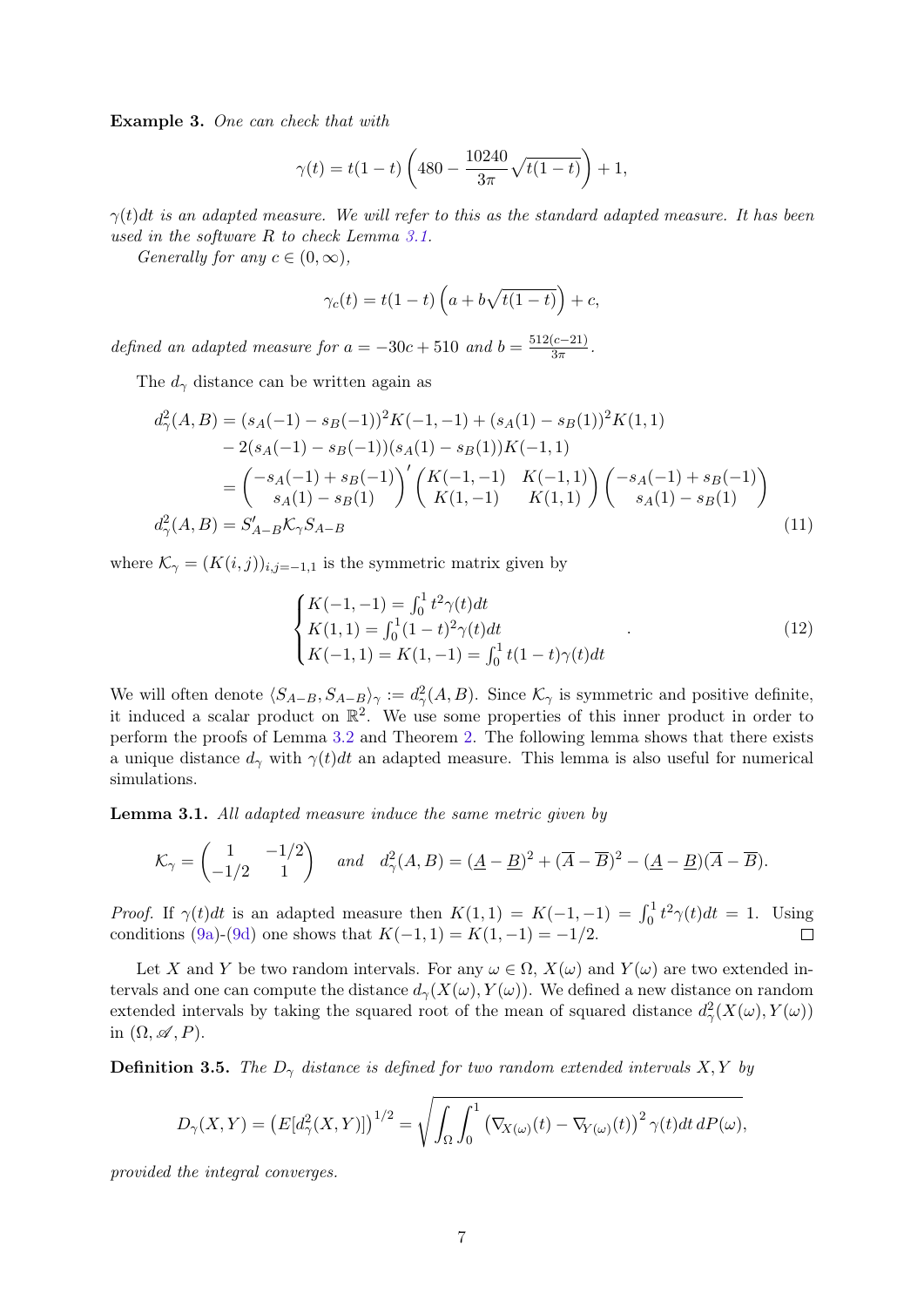We denote by  $\mathcal{L}^2[\Omega,\mathcal{K}(\mathbb{R})]$  the set of random extended intervals X such that  $E||X||_{\gamma}^2 :=$  $E(d_{\gamma}^{2}(X, 0)) = D_{\gamma}^{2}(X, 0) < \infty.$ 

**Lemma 3.2.**  $\mathcal{L}^2[\Omega,\mathcal{K}(\mathbb{R})]$  is a vector space under laws (1)-(2).

*Proof.* It is enough to show that  $\mathcal{L}^2[\Omega,\mathcal{K}(\mathbb{R})]$  is a sub-vector space of  $\mathcal{U}[\Omega,\mathcal{K}(\mathbb{R})]$ . Let  $X, Y \in$  $\mathcal{L}^2[\Omega,\mathcal{K}(\mathbb{R})]$  and  $\lambda \in \mathbb{R}$ . then  $D_{\gamma}(\lambda X,0) = |\lambda|D_{\gamma}(X,0)$  and

$$
D_{\gamma}^{2}(X + Y,0) = E\left[S_{X+Y}'\mathcal{K}_{\gamma}S_{X+Y}\right]
$$
  
=  $E\left[(S_{X} + S_{Y})'\mathcal{K}_{\gamma}(S_{X} + S_{Y})\right]$   
=  $D_{\gamma}^{2}(X,0) + D_{\gamma}^{2}(Y,0) + 2E\left[S_{X}'\mathcal{K}_{\gamma}S_{Y}\right]$   
 $\leq 2D_{\gamma}^{2}(X,0) + 2D_{\gamma}^{2}(Y,0).$ 

Last inequality come from the fact that using Cauchy-Schwarz inequality,

$$
2S'_{X}\mathcal{K}_{\gamma}S_{Y} = 2\langle S_{X}, S_{Y}\rangle_{\gamma} \leq 2\sqrt{\langle S_{X}, S_{X}\rangle_{\gamma}}\sqrt{\langle S_{Y}, S_{Y}\rangle_{\gamma}} \leq \langle S_{X}, S_{X}\rangle_{\gamma} + \langle S_{Y}, S_{Y}\rangle_{\gamma}
$$

It is nothing to see that for any  $X, Y \in \mathcal{L}^2[\Omega, \mathcal{K}(\mathbb{R})], 0 \leq D_{\gamma}(X, Y) < \infty$  and the triangular inequality for  $D_{\gamma}$  follows from the one of d $\gamma$ . However,  $D_{\gamma}$  is not a metric on  $\mathcal{L}^2[\Omega,\mathcal{K}(\mathbb{R})]$  since  $D_{\gamma}(X, Y) = 0$  does not implies the strict equality  $X = Y$ ; but that there are equal almost everywhere. We denote by  $L^2[\Omega,\mathcal{K}(\mathbb{R})]$  the quotient set of  $\mathcal{L}^2[\Omega,\mathcal{K}(\mathbb{R})]$  under the equivalent relation "being equal almost everywhere". Then,  $D_{\gamma}$  is a metric on  $L^2[\Omega, \mathcal{K}(\mathbb{R})]$ . We will keep denoting any class in  $L^2[\Omega, \mathcal{K}(\mathbb{R})]$  by a representative  $X \in \mathcal{L}^2[\Omega, \mathcal{K}(\mathbb{R})]$ .

**Theorem 2.**  $(\mathcal{K}(\mathbb{R}), d_\gamma)$  and  $(L^2[\Omega, \mathcal{K}(\mathbb{R})], D_\gamma)$  are complete metric spaces.

*Proof.* Assume that  $(A_n = \underline{A_n}, \overline{A}_n]_n$  is a  $d_\gamma$ -Cauchy sequence in  $\mathcal{K}(\mathbb{R})$ . Then  $(\underline{A_n}, \overline{A}_n)_n'$  is a Cauchy sequence in  $\mathbb{R}^2$  and so converges, say to  $(\underline{A}, \overline{A})'$ . In fact  $d_{\gamma}(A_p, A_q) = S'_{A_p-A_q} \mathcal{K}_{\gamma} S_{A_p-A_q}$ goes to 0 as p, q go to infinity implies that  $S_{A_p-A_q} = (-\underline{A}_p + \underline{A}_q, \overline{A}_p - \overline{A}_q)'$  goes to 0 as p, q go to infinity. Also,  $(A_n)_n$  converges to  $A = \lfloor \underline{A}, \overline{A} \rfloor$  since  $d_{\gamma}(A_n, A) = S'_{A_n - A} \mathcal{K}_{\gamma} S_{A_n - A}$ . Hence  $(\mathcal{K}(\mathbb{R}), d_\gamma)$  is a Complete metric space. Now, assume that  $(X_n = \lfloor \underline{X}_n, \overline{X}_n \rfloor)_n$  is a  $D_\gamma$ -Cauchy sequence in  $L^2[\Omega,\mathcal{K}(\mathbb{R})]$ . Then from Fatou's Lemma and Definition 3.5,

$$
E[\liminf_{p,q \to \infty} d^2_{\gamma}(X_p(\omega), X_q(\omega))] \le \liminf_{p,q \to \infty} E[d^2_{\gamma}(X_p(\omega), X_q(\omega))] = 0.
$$

Hence  $E[\liminf_{p,q\to\infty} d^2_\gamma(X_p(\omega), X_q(\omega))] = 0$ , which implies that for almost every  $\omega \in \Omega$ ,  $\liminf_{p,q\to\infty} d^2_\gamma(X_p(\omega), X_q(\omega)) =$ 0. Hence there exists a subsequence  $(X_{n_k}(\omega))$  which is a Cauchy sequence in the complete metric space  $(K(\mathbb{R}), d_\gamma)$ . So, for almost every  $\omega$ ,  $(X_{n_k}(\omega))_k d_\gamma$ -converges to  $X(\omega) = \lfloor \underline{X}(\omega), \overline{X}(\omega) \rfloor$ , say; setting  $X(\omega)$  to be 0 for the remaining  $\omega$ , one obtains an random extended interval X. As  $\lim_{k\to\infty} d_\gamma^2(X_{n_k}, X) = 0$ , we also have that  $\lim_{k\to\infty} d_\gamma^2(X_n, X_{n_k}) = d_\gamma^2(X_n, X)$  for any n. Using Fatou's lemma again,

$$
\lim_{n \to \infty} E[d_{\gamma}^{2}(X_{n}, X)] = \lim_{n \to \infty} E[\liminf_{k \to \infty} d_{\gamma}^{2}(X_{n}, X_{n_{k}})] \le \lim_{n \to \infty} \liminf_{k \to \infty} E[d_{\gamma}^{2}(X_{n}, X_{n_{k}})] = 0,
$$
  
since  $\lim_{p,q \to \infty} E[d_{\gamma}^{2}(X_{p}(\omega), X_{q}(\omega))] = 0$  implies that  $\lim_{n,k \to \infty} E[d_{\gamma}^{2}(X_{n}, X_{n_{k}})] = 0.$ 

**Definition 3.6.** We say that a sequence  $(X_n)$  of random extended intervals converges to X in probability under the metric  $d_{\gamma}$  when  $(d_{\gamma}^2(X_n,X))$  converges to 0 in probability, that is

$$
\forall \varepsilon > 0, \qquad \lim_{n \to \infty} P(d_{\gamma}^{2}(X_{n}, X) \ge \varepsilon) = 0.
$$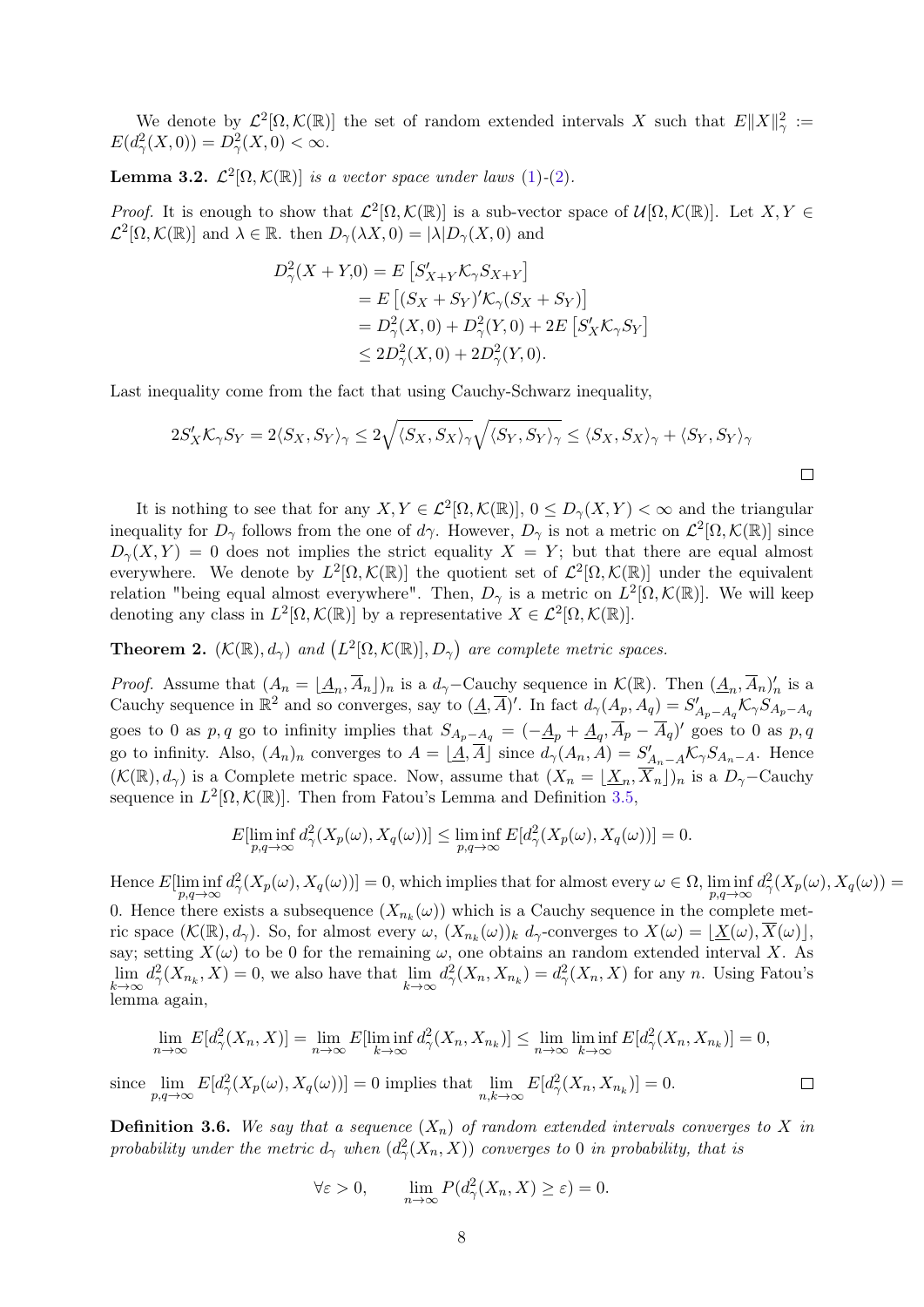**Theorem 3.** A sequence  $(X_n)$  such that  $\sup E||X_n|| < \infty$ , converges to X in  $(L^2[\Omega, \mathcal{K}(\mathbb{R})], D_\gamma)$ if and only if  $(X_n)$  converges to X in probability under the metric  $d_{\gamma}$ .

*Proof.* Let's assume that  $(X_n)$  converges to X, that is  $(D_\gamma^2(X_n, X) = E[d_\gamma^2(X_n, X)])$  converges to 0. That means that  $(d_{\gamma}(X_n, X))$  converges to 0 in norm  $L^2$  in  $(\Omega, \mathscr{A}, P)$ , which implies that  $(d^2_\gamma(X_n, X))$  converges to 0 in probability. Conversely, assume that  $(X_n)$  converges to X in probability under the metric  $d_{\gamma}$ . So, the inequality  $|d_{\gamma}(X_n, 0) - d_{\gamma}(X, 0)| \leq d_{\gamma}(X_n, X)$  implies that  $(\|X_n\|)$  converges to  $\|X\|$  in probability. By Fatou's Lemma,

$$
E||X|| \le \liminf_{n \to \infty} E||X_n|| \le \sup_n E||X_n|| < \infty.
$$

The inequality

$$
d_{\gamma}^{2}(X_{n}, X) \leq 2||X_{n}||^{2} + 2||X||^{2}
$$

implies that  $(d_{\gamma}(X_n, X))$  is uniformly integrable. Finally, the dominated convergence theorem implies that  $(D_{\gamma}(X_n, X))$  converges to 0.  $\Box$ 

**Corollary 3.1.** Let  $(X_n)$  be a sequence of random extended intervals such that  $\sup E\|X_n\| < \infty$ n and  $(\lambda_n)$  a family of nonnegative real numbers such that  $\sum \lambda_n^2 < \infty$ . Then  $(S_n = \sum_{i=0}^n \lambda_i X_i)$ converges in probability under the metric  $d_{\gamma}$ .

**Definition 3.7.** The covariance of two random extended intervals  $X, Y$  is the real

$$
Cov(X,Y) = E\langle S_{X-E[X]}, S_{Y-E[Y]}\rangle_{\gamma} = \int_{\Omega} \int_{0}^{1} \left(\nabla_{X(\omega)}(t) - \nabla_{E[X]}(t)\right) \left(\nabla_{Y(\omega)}(t) - \nabla_{E[Y]}(t)\right) \gamma(t) dt dP(\omega).
$$
\n(13)

The variance of  $X$  is the real

$$
Var(X) = Cov(X, X) = E\langle S_{X-E[X]}, S_{X-E[X]}\rangle_{\gamma} = D_{\gamma}^{2}(X, E[X]).
$$
\n(14)

The next proposition is the extended interval version of Theorem 4.1 in Yang and Li (2005).

**Proposition 3.2.** For all random extended intervals  $X, Y, Z$  the following hold:

- $\mathcal{D} \; Var(C) = 0$ , for every constant interval C;
- $\mathcal{Q} \; Var(X + Y) = Var(X) + 2Cov(X, Y) + Var(Y);$
- $\mathfrak{D} \ \text{Cov}(X,Y) = \text{Cov}(Y,X);$
- $\textcircled{4} Cov(X + Y, Z) = Cov(X, Z) + Cov(Y, Z);$
- $\mathfrak{S}$   $Cov(\lambda X, Y) = \lambda Cov(X, Y);$
- $\mathcal{F} \text{Var}(\lambda X) = \lambda^2 Var(X), \text{ for every } \lambda \in \mathbb{R};$
- $\mathcal{D} \ P(d_{\gamma}(X, E[X]) \geq \varepsilon) \leq Var(X)/\varepsilon^2$  for every  $\varepsilon > 0$  (Chebyshev inequality).

*Proof.* For any constant extended interval C one has  $E[C] = C$  and  $Var(C) = 0$  follows. Using the linearity of S and the form (11) of the metric  $d_{\gamma}$  one proves items  $\circledcirc$ - $\circledcirc$ . Chebyshev inequality follows from the fact that  $P(d_{\gamma}(X, E[X]) \geq \varepsilon) \leq E[d_{\gamma}(X, E[X])^{2}]/\varepsilon^{2}$ .  $\Box$ 

In the particular case of adapted measures, we have the following results, which are very useful in numerical simulations.

**Proposition 3.3.** If  $\gamma(t)dt$  is an adapted measure, a, b are random variables and X and random extended interval then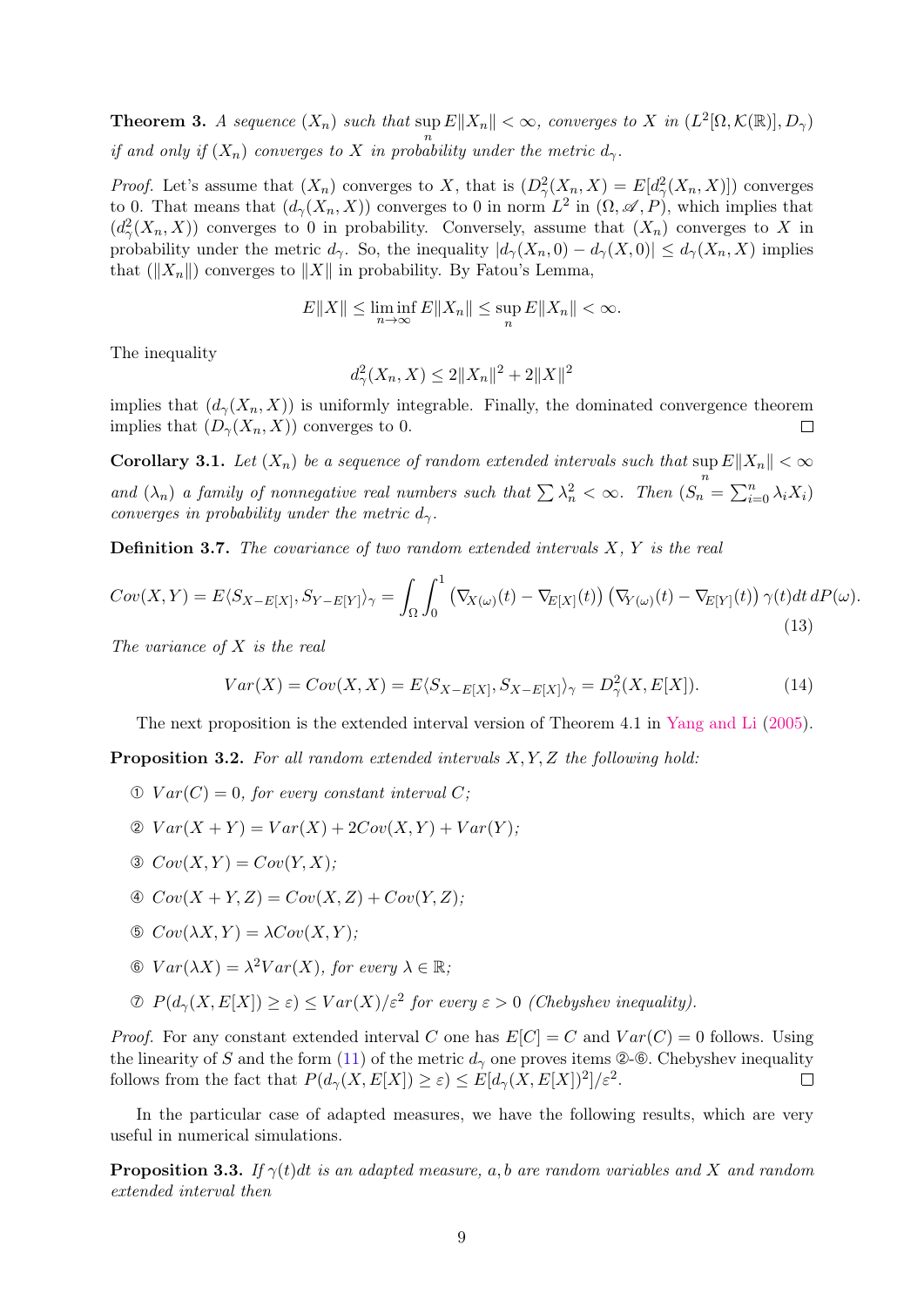- $\mathbb{O} \; Var([a, 0]) = Var([0, a]) = Var(a);$
- $\mathcal{D} \; Var([a, a]) = Var(a);$
- ③  $Cov([a, 0], [0, b]) = -\frac{1}{2}Cov(a, b);$
- $\textcircled{4} \; Var(X) = Var(X) Cov(X, \overline{X}) + Var(\overline{X});$
- $\textcircled{s} \ \textit{Cov}(X,Y) = \textit{Cov}(\underline{X},\underline{Y}) + \textit{Cov}(\overline{X},\overline{Y}) \frac{1}{2}\textit{Cov}(\underline{X},\overline{Y}) \frac{1}{2}\textit{Cov}(\underline{Y},\overline{X}),$
- 6  $E||X||^2 = E[X^2] + E[\overline{X}^2] E[X\overline{X}].$

The item  $\circledcirc$  of above proposition is similar to the one obtain for classical intervals in Example 4.1 in Yang and Li (2005), but the two last terms  $-\frac{1}{2}Cov(\underline{X}, \overline{Y}) - \frac{1}{2}Cov(\underline{Y}, \overline{X})$  are not present in the formula of Yang. This difference can be explained by the fact that for our distance  $d_{\gamma}$ , there is no preference between the left and the right bound, which is not the case for the distance  $d_p$ used in Yang and Li  $(2005)$ . From the formula of Yang, if the left bounds of X, Y are independent and their right bounds are also independent then  $Cov(X, Y) = 0$ , which is not the case for our formula ➄ above.

Let  $\mathcal{L}^2[\Omega,\mathcal{K}(\mathbb{R})]_0 = \{X \in \mathcal{U}[\Omega,\mathcal{K}(\mathbb{R})]; E[X] = 0 \text{ and } E[\|X\|_{\gamma}^2] < \infty\}$ , that is the sub-vector space of  $\mathcal{L}^2[\Omega,\mathcal{K}(\mathbb{R})]$  made by random extended interval with mean zero. For an random extended interval  $X \in \mathcal{L}^2[\Omega,\mathcal{K}(\mathbb{R})]_0$ ,  $Cov(X,X) = 0$  means that  $X = E[X] = 0$  almost everywhere. Hence formula (13) cannot define a scalar product on  $\mathcal{L}^2[\Omega,\mathcal{K}(\mathbb{R})]_0$ . We denote by  $L^2[\Omega,\mathcal{K}(\mathbb{R})]_0$  the set of classes of zero mean random extended interval equals almost everywhere. We will keep denoting any class in  $L^2[\Omega,\mathcal{K}(\mathbb{R})]_0$  by a representative  $X \in \mathcal{L}^2[\Omega,\mathcal{K}(\mathbb{R})]_0$ .  $L^2[\Omega,\mathcal{K}(\mathbb{R})]_0$  inherits from the structure of vector space of  $\mathcal{L}^2[\Omega,\mathcal{K}(\mathbb{R})]_0$  and for  $X, Y \in L^2[\Omega,\mathcal{K}(\mathbb{R})]_0$ , the formula (13) reads

$$
Cov(X,Y) = E\langle S_X, S_Y \rangle_{\gamma} = \int_{\Omega} \int_0^1 \nabla_{X(\omega)} \nabla_{Y(\omega)} \gamma(t) dt dP(\omega)
$$
(15)

and is a scalar product on  $L^2[\Omega, \mathcal{K}(\mathbb{R})]_0$ .

**Theorem 4.**  $(L^2[\Omega,\mathcal{K}(\mathbb{R})]_0, Cov)$  is a Hilbert space.

*Proof.* From what is written above, Cov is a scalar product on  $L^2[\Omega, \mathcal{K}(\mathbb{R})]_0$ . For the completeness, use fact that  $\langle,\rangle_{\gamma}$  defined a scalar product on  $\mathbb{R}^2$ .  $\Box$ 

**Example 4.** Let  $N$  and  $E$  be the normal distribution of parameter  $(0, 1)$  and the exponential distribution of parameter 0.3 respectively. The probability densities of  $N$  and  $E$  are respectively given by

$$
f(\omega) = (1/\sqrt{2\pi}) \exp(-0.5\omega^2)
$$
  

$$
g(\omega) = 0.3 \exp(-0.3\omega).
$$

Let's consider the random extended interval

$$
X = [f(\omega), g(\omega)].
$$
 (16)

We may write  $X \rightsquigarrow \mathcal{N}E(0, 1, 0.3)$  to say that the left bound of X follows the standard normal distribution and its right bound follows the exponential distribution with parameter 0.3.

Plotting extended random interval: example of NE(0, 1, 0,3)  $04$  $\lambda =$ Exponential distribution,  $\lambda =$  $0.35$  $0.3$  $0.25$  $0.2$  $0.15$  $0.1$  $0.05$ 

Figure 1: We represent extended intervals with arrows. Arrow point up for increasing extended intervals and down for decreasing extended intervals.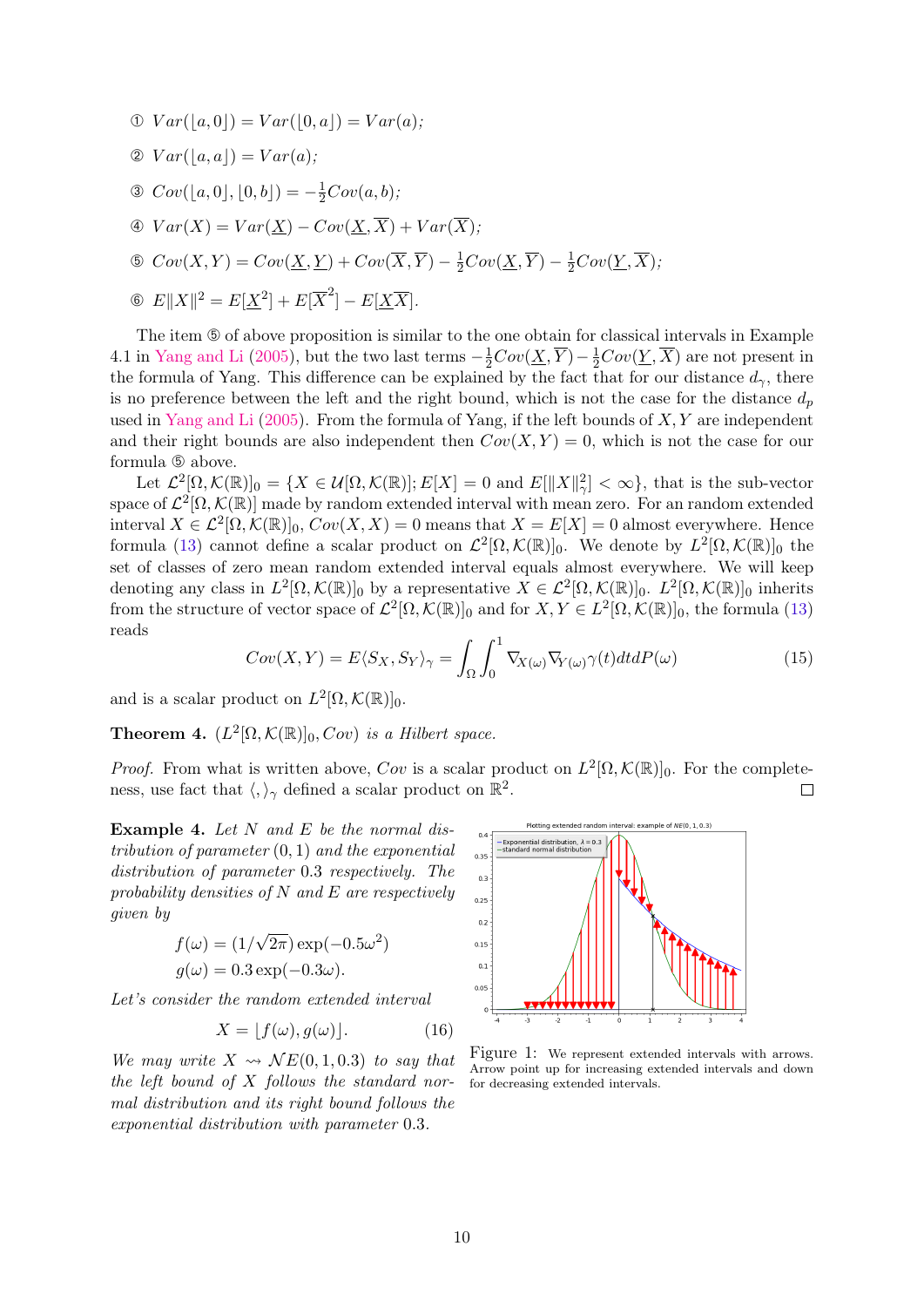## 4 Stationary extended interval time series

Let  $(X_t)_{t\in\mathbb{Z}}$  be an extended interval time series; that is for any integer t,  $X_t$  is an random extended interval. We denote by  $A_t$  the expectation of  $X_t$  and by  $C_t(j) = Cov(X_t, X_{t-j})$  the auto-covariance function.

**Definition 4.1.** We say that an extended interval time series  $(X_t)$  is stationary when neither  $A_t$  nor  $C_t(j)$  depends on t. In this case, we just denote them A and  $C(j)$  respectively.

For any  $n \in \mathbb{Z}^+$ , the auto-covariance matrix is given by

$$
\mathbf{C}_n = (C(i-j))_{1 \le i,j \le n} = \begin{pmatrix} C(0) & C(1) & \cdots & C(n-1) \\ C(1) & C(0) & \cdots & C(n-2) \\ \vdots & \vdots & \vdots & \vdots \\ C(n-1) & C(n-2) & \cdots & C(0) \end{pmatrix}.
$$
 (17)

The proof of the following theorem is similar to the one of Theorem 4 in Wang et al. (2016).

Theorem 5. The auto-covariance function of any stationary process satisfies:

- ①  $C(k) = C(-k)$  for all  $k \in \mathbb{Z}$ ;
- ②  $|C(k)|$  ≤  $C(0)$  for all  $k \in \mathbb{Z}$ ;
- $\circled{1}$  the auto-covariance matrix  $\mathbf{C}_n$  is positive semi-definite;
- $\Phi$  if  $C(0) > 0$  and  $(C(k))$  converges to to 0 then  $\mathbf{C}_n$  is positives definite.

Let  $X_1, \ldots, X_T$  be a sample of a stationary extended interval time series  $(X_t)$  with expectation A. An unbiased estimator of A is given by

$$
mX = \frac{X_1 + \dots + X_T}{T}
$$
\n<sup>(18)</sup>

and the sample-covariance is given by

$$
\widehat{C}(k) = \frac{1}{T} \sum_{i=1}^{T-|k|} \int_0^1 (\nabla_{X_{i+|k|}}(t) - \nabla_{mX}(t)) (\nabla_{X_{i+|k|}}(t) - \nabla_{mX}(t)) \gamma(t) dt.
$$
\n(19)

**Theorem 6.** Let  $(X_t)$  be a stationary extended interval-valued time series with expectation A and auto-covariance function  $C(k)$  such that  $(C(k))$  converges to 0. Then mX is a consistent estimator of A; that is for any  $\varepsilon > 0$ ,  $\lim_{T \to \infty} P(d_{\gamma}(mX, A) \ge \varepsilon) = 0$ .

Proof. One has

$$
Var(mX) = D_{\gamma}^{2}(mX, A) = E\langle S_{mX-A}, S_{mX-A} \rangle_{\gamma} = \frac{1}{T^{2}} \sum_{i,j=1}^{T} E\langle S_{X_{i}-A}, S_{X_{j}-A} \rangle_{\gamma}
$$
  
= 
$$
\frac{1}{T^{2}} \sum_{i,j=1}^{T} C(i-j) = \frac{1}{T^{2}} \sum_{i-j=-T}^{T} (n-|i-j|)C(i-j) = \frac{1}{T} \sum_{k=-T}^{T} \left(1 - \frac{k}{n}\right) C(k).
$$

So,  $Var(mX)$  goes to 0 as T goes to infinity since  $(C(k))$  converges to 0. By Chebyshev inequality,  $\forall \varepsilon > 0$ ,  $P(d_{\gamma}(m, A) \ge \varepsilon) \le Var(mX)/\varepsilon^2$  goes to 0 as T goes to infinity.  $\Box$ 

As usually,  $\widehat{C}(k)$  is not an unbiased estimator of  $C(k)$  (unless  $mX = A$ ) but,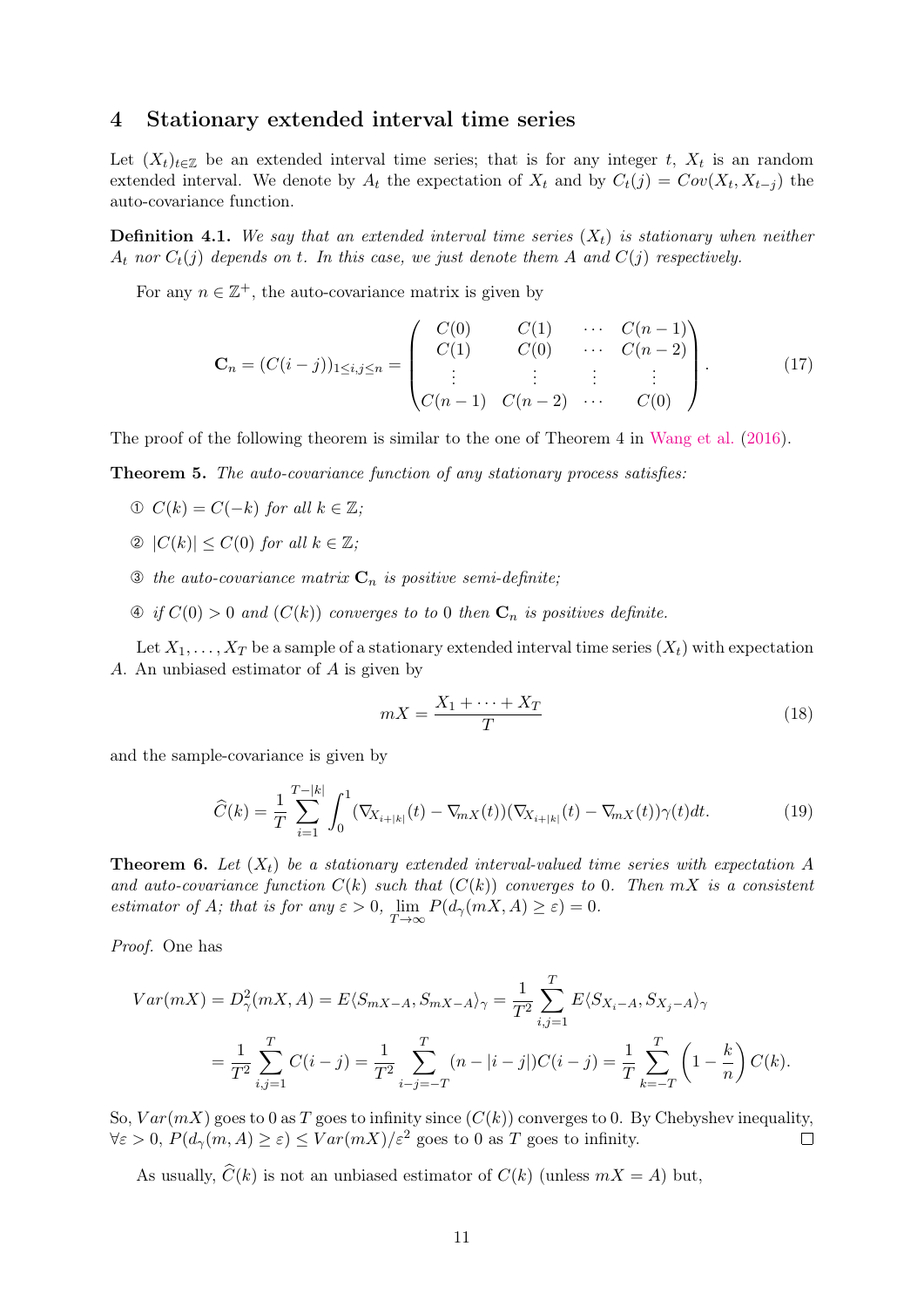**Theorem 7.** If  $(C(k))$  converges to 0 as k goes to infinity, then for any k,  $\widehat{C}(k)$  is an asymptotically unbiased estimator of  $C(k)$ , that is  $\lim_{T\to\infty} E[C(k)] = C(k)$ .

Proof.

$$
\widehat{C}(k) = \frac{1}{T} \sum_{i=1}^{T-|k|} \int_0^1 (\nabla_{X_{i+|k|}}(t) - \nabla_{mX}(t)) (\nabla_{X_i}(t) - \nabla_{mX}(t)) \gamma(t) dt
$$
\n
$$
= \frac{1}{T} \sum_{i=1}^{T-|k|} \int_0^1 (\nabla_{X_{i+|k|}}(t) - \nabla_A(t)) (\nabla_{X_i}(t) - \nabla_A(t)) \gamma(t) dt + \frac{1}{T} \sum_{i=1}^{T-|k|} \int_0^1 (\nabla_{mX}(t) - \nabla_A(t))^2 \gamma(t) dt
$$
\n
$$
- \frac{1}{T} \sum_{i=1}^{T-|k|} \int_0^1 (\nabla_{mX}(t) - \nabla_A(t)) (\nabla_{X_{i+|k|}}(t) + \nabla_{X_i}(t) - 2\nabla_A(t)) \gamma(t) dt
$$

Hence,

$$
\lim_{T \to \infty} E[\widehat{C}(k)] = \lim_{T \to \infty} \frac{1}{T} \sum_{i=1}^{T-|k|} E[C(k)] + \lim_{T \to \infty} \frac{1}{T} \sum_{i=1}^{T-|k|} Var(mX)
$$
\n
$$
- \lim_{T \to \infty} \frac{1}{T} \sum_{i=1}^{T-|k|} (Cov(mX, X_{i+|k|}) + Cov(mX, X_i))
$$
\n
$$
= C(k) - \lim_{T \to \infty} \frac{1}{T^2} \sum_{i=1}^{T-|k|} \sum_{j=1}^{T} (Cov(X_j, X_{i+|k|}) + Cov(X_j, X_i))
$$
\n
$$
= C(k) - \lim_{T \to \infty} \frac{1}{T^2} \sum_{j-i=-T}^{T} (T - |j-i|) (C(j-i-|k|) + C(j-i))
$$
\n
$$
= C(k) - \lim_{T \to \infty} \frac{1}{T} \sum_{l=-T}^{T} \left(1 - \frac{|l|}{T}\right) (C(l-|k|) + C(l)) = C(k)
$$

#### 4.1 Extended Interval-valued AutoRegressive Moving-Average process

Let  $(X_t)$  be an extended interval-valued stationary time series with expectation A and autocovariance function  $C(k)$ . We say that  $(X<sub>t</sub>)$  is an interval autoregressive moving-average  $(I-ARMA)$  process of order  $(p, q)$  when

$$
X_t = K + \sum_{i=1}^p \theta_i X_{t-i} + \varepsilon_t + \sum_{i=1}^q \phi_i \varepsilon_{t-i},\tag{20}
$$

being K a constant extended interval,  $\phi_i$  and  $\theta_i$  are the parameters of the model,  $(\varepsilon_t) \rightsquigarrow$  $IID({0}, \sigma^2)$  and for each t,  $\varepsilon_t$  is uncorrelated with the past of  $X_t$ . By taking expectation at the both sides of (20) one finds

$$
\lambda A = K,\tag{21}
$$

 $\Box$ 

where  $\lambda = 1 - \theta_1 - \cdots - \theta_p$ . So, as in the case of real random variables, the expectation  $\mu_t$ of  $X_t$  doesn't depend on t and the new series  $X'_t = X_t - \frac{1}{\lambda}K$  is a zero-mean I-ARMA process, ie Equation (20) with  $K = 0$ . In what follows, till numerical study section, we assume that  $K = 0$ , that is  $(X_t)$  is a zero-mean stationary process. When  $p = 0$ , the process  $(X_t)$  is called an extended interval-valued moving-average time series process of order  $q$ , I-MA $(q)$ , and when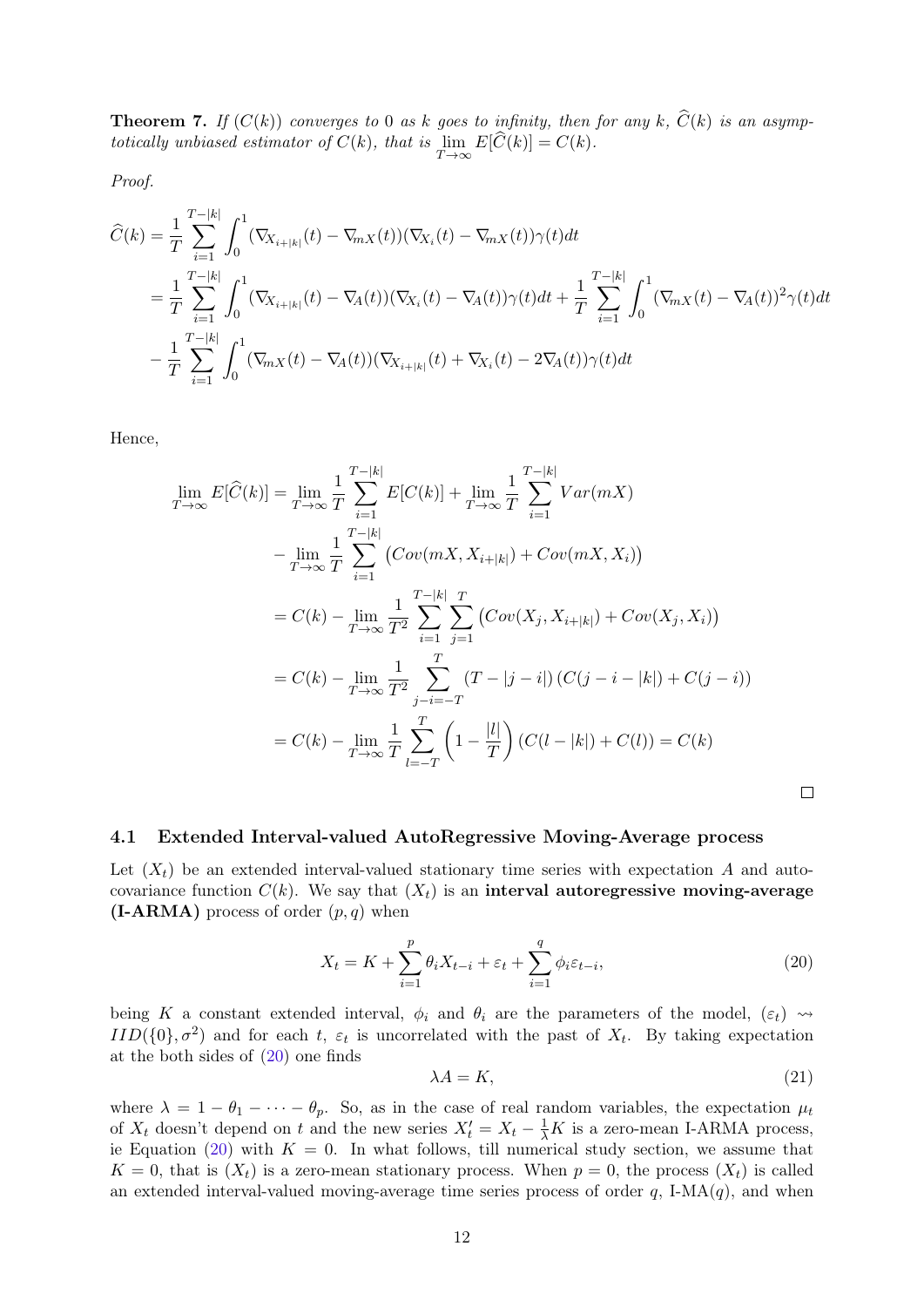$q = 0$ , one obtains an extended interval-valued autoregressive time series process of order p, I-AR(p). Let L be the delay operator, thus  $LX_t = X_{t-1}$ . Setting  $\Theta(L) = 1 - \theta_1 L - \cdots - \theta_p L^p$ and  $\Phi(L) = 1 + \phi_1 L + \cdots + \phi_q L^q$ , equation (20) can be written as

$$
\Theta(L)X_t = \Phi(L)\varepsilon_t. \tag{22}
$$

The functions Θ and Φ are called autoregressive and moving-average polynomials respectively.

### 4.2 Extended interval-valued Moving-Average process of order  $q$

If the autoregressive polynomial  $\Theta = 1$  then (22) leads to

$$
X_t = \varepsilon_t + \sum_{i=1}^q \phi_i \varepsilon_{t-i},\tag{23}
$$

which is a extended interval-valued moving-average process of order q, I-MA $(q)$ . It is clear that the latter has a unique solution  $(X_t)$  and moreover this solution is always a stationary process. In fact,

$$
E[X_t] = \sum_{i=1}^q \phi_i E[\varepsilon_{t-i}] = 0,
$$

and

$$
C(k) = Cov(X_{t-k}, X_t) = \begin{cases} (1 + (\sum_{i=1}^q \phi_i^2)\sigma^2) & \text{if } k = 0\\ (\phi_k + \sum_{i=k+1}^q \phi_i \phi_{i-k})\sigma^2 & \text{if } 1 \le k \le q - 1\\ \phi_k \sigma^2 & \text{if } k = q\\ 0 & \text{otherwise} \end{cases}
$$

In particular, if  $(X_t)$  is an I-MA(1) process:  $X_t = \varepsilon_t + \phi \varepsilon_{t-1}$ ; then

$$
C(1) = \phi \sigma^2. \tag{24}
$$

In section 5 we show that any *non-deterministic* zero-mean stationary random extended interval process can be expressed as a  $MA(\infty)$ .

#### 4.3 Extended interval-valued AutoRegressive process of order p

If the moving-average polynomial  $\Phi = 1$  then (22) leads to

$$
X_t = (1 - \Theta(L))X_t + \varepsilon_t. \tag{25}
$$

which is an extended interval-valued autoregressive process of order  $p$ , I-AR $(p)$ . In this case, the existence and the uniqueness of a stationary solution is not guaranteed. However when a stationary solution exits, using Proposition 3.2 it is nothing to show that its auto-covariance function satisfies

$$
C(k) - \sum_{i=1}^{p} \theta_i C(k - i) = 0, \text{ for any } 1 \le k \le p.
$$
 (26)

Hence the parameters of an I-AR $(p)$  process satisfy the following Yule-Walker equation

$$
\mathbf{C}_p \mathbf{\Theta} = \mathbf{c}_p,\tag{27}
$$

where  $\mathbf{c}_p = (C(1), \ldots, C(p))^T$ ,  $\mathbf{\Theta} = (\theta_1, \ldots, \theta_p)^T$  and  $\mathbf{C}_p$  is the auto-covariance matrix (17).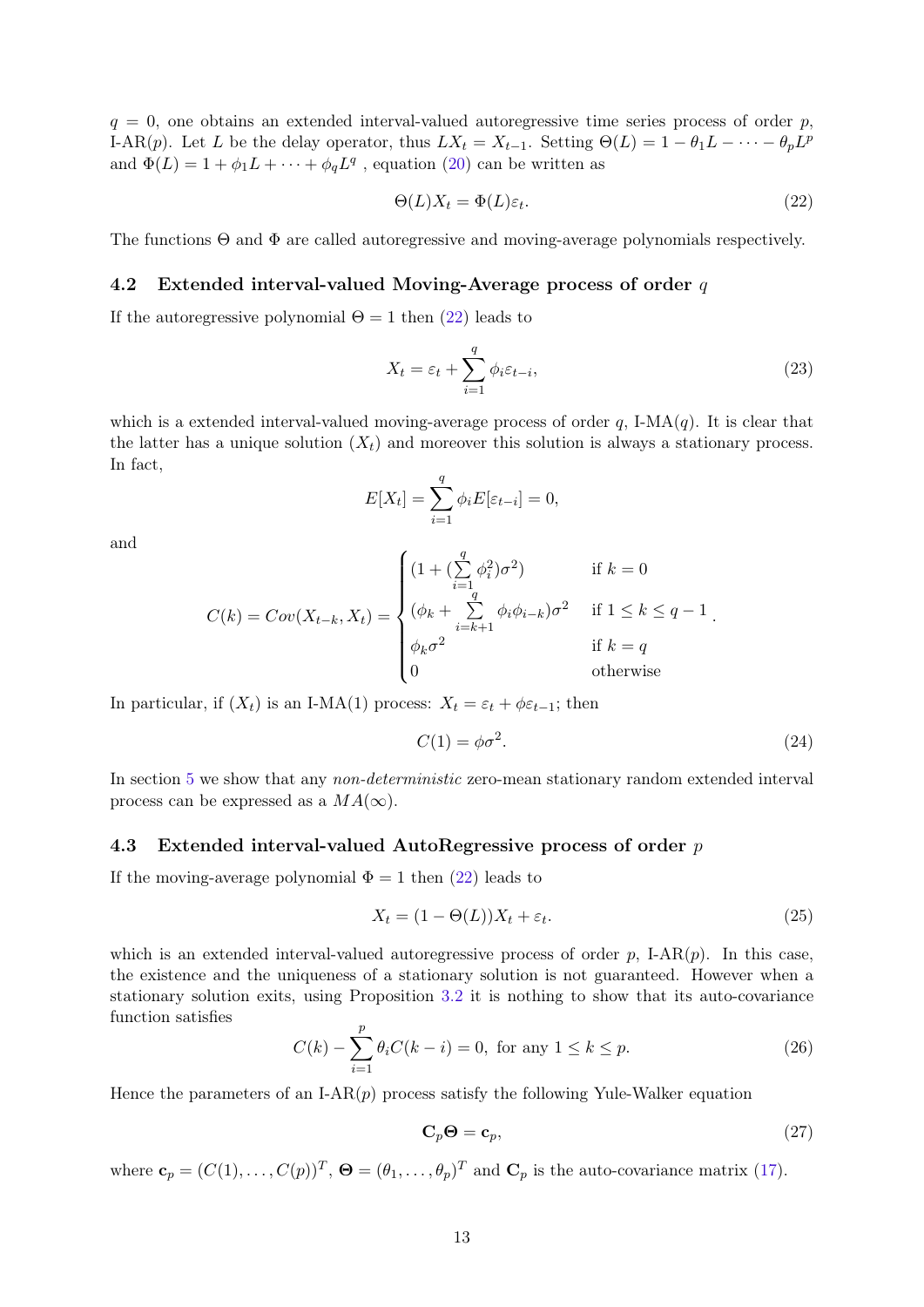**Theorem 8.** Any  $AR(1)$  process  $X_t = \theta X_{t-1} + \varepsilon_t$ , with  $0 < \theta < 1$  and  $\sup_t E||\varepsilon_t|| < \infty$ , possesses a unique stationary solution given by  $X_t = \sum_{i=0}^{\infty} \theta^i \varepsilon_{t-i}$ .

Proof. One has

$$
X_t = \theta X_{t-1} + \varepsilon_t = \theta^2 X_{t-2} + \theta \varepsilon_{t-1} + \varepsilon_t = \theta^{n+1} X_{t-n-1} + \sum_{i=0}^n \theta^i \varepsilon_{t-i}.
$$

As  $0 < \theta < 1$  one has that  $\sum \theta^{2i} < \infty$ . This together with  $\sup_t E ||\varepsilon_t|| < \infty$  implies that  $(S_n = \sum_{i=0}^n \theta^i \varepsilon_{t-i})$  converges in probability under the metric  $d_\gamma$  by Corollary 3.1. Since  $(X_t)$  is stationary  $Var(X_t) = E||X_t||^2$  is constant and

$$
E\left\|X_t - \sum_{i=0}^n \theta^i \varepsilon_{t-i}\right\|^2 = E\|\theta^{n+1} X_{t-n-1}\|^2 = \theta^{2(n+1)} E\|X_{t-n-1}\|^2
$$

goes to 0 as *n* goes to infinity. Hence  $E\|X_t - \sum_{i=0}^{\infty} \theta^i \varepsilon_{t-i}\|$  $2^2 = 0$ . This implies that  $X_t =$  $\sum_{i=0}^{\infty} \theta^i \varepsilon_{t-i}$  a.e. From this solution we have

$$
Cov(X_{t+k}, X_t) = \sigma^2 \sum_{i=k}^{\infty} \theta^k \theta^{i-k} = \sigma^2 \frac{\theta^k}{1 - \theta^2}.
$$

 $\Box$ 

Now, if  $(X_t)$  is an I-ARMA(1, 1) process:  $X_t = \theta X_{t-1} + \varepsilon_t + \phi \varepsilon_{t-1}$ . Then

 $C(2) = \theta C(1)$  and  $C(1) = \theta C(0) + \phi \sigma^2$ .  $(28)$ 

## 5 Wold decomposition for extended interval-valued time series

Let  $(X_t)_{t\in\mathbb{Z}}$  be a zero-mean extended interval-valued stationary process. The sets  $S_t = \overline{Span(\{X_k\}_{k=-\infty}^t)}$ and  $S_{-\infty} = \bigcap_{\infty}^{\infty}$  $\bigcap_{t=-\infty}^{\infty} S_t$  are Hilbert spaces of  $L^2[\Omega, \mathcal{K}(\mathbb{R})]_0$ . For any  $j \geq 0$ , the projection  $P_{S_{t-j}} X_t$  of  $X_t$  on  $S_{t-j}$  is called the prediction of  $X_t$  on  $S_{t-j}$ . We shall say that an extended interval-valued process  $(X_t)_{t\in\mathbb{Z}}$  is deterministic if for any  $t\in\mathbb{Z}$ ,  $X_t\in S_{t-1}$ .  $X_t-P_{S_{t-1}}X_t$  is called the error in the projection of  $X_t$  on  $S_{t-1}$  and when  $P_{S_{t-1}}X_t = X_t$  one says that  $(X_t)_{t\in\mathbb{Z}}$  is (perfectly) predictable. As  $(L^2[\Omega, \mathcal{K}(\mathbb{R})]_0, Cov)$  is a Hilbert space, we have the following Wold decomposition for extended interval time series.

**Theorem 9.** Let  $(X_t)_{t\in\mathbb{Z}}$  be a non-deterministic extended interval-valued stationary time series process with expectation  ${0}$  and auto-covariance function  $(C(k))$ . Then  $X_t$  can be expressed as

$$
X_t = \sum_{k=0}^{\infty} \alpha_k \varepsilon_{t-k} + W_t \quad a.s \tag{29}
$$

where:

- (i)  $\alpha_k = \frac{1}{\sigma^2}Cov(X_t, \varepsilon_{t-k}), \quad \alpha_0 = 1 \text{ and } \sum_{k=1}^{\infty}$  $k=0$  $\alpha_k^2 < \infty$ ;
- (ii)  $\{\varepsilon_t\} \rightsquigarrow WN(\{0\}, \sigma^2), \text{ with } \sigma^2 = Var(X_t P_{S_{t-1}}X_t);$
- (iii)  $Cov(W_t, \varepsilon_s) = 0$  for all  $t, s \in \mathbb{Z}$ ;
- (iv)  $(W_t)_{t \in \mathbb{Z}}$  is zero-mean, stationary and deterministic.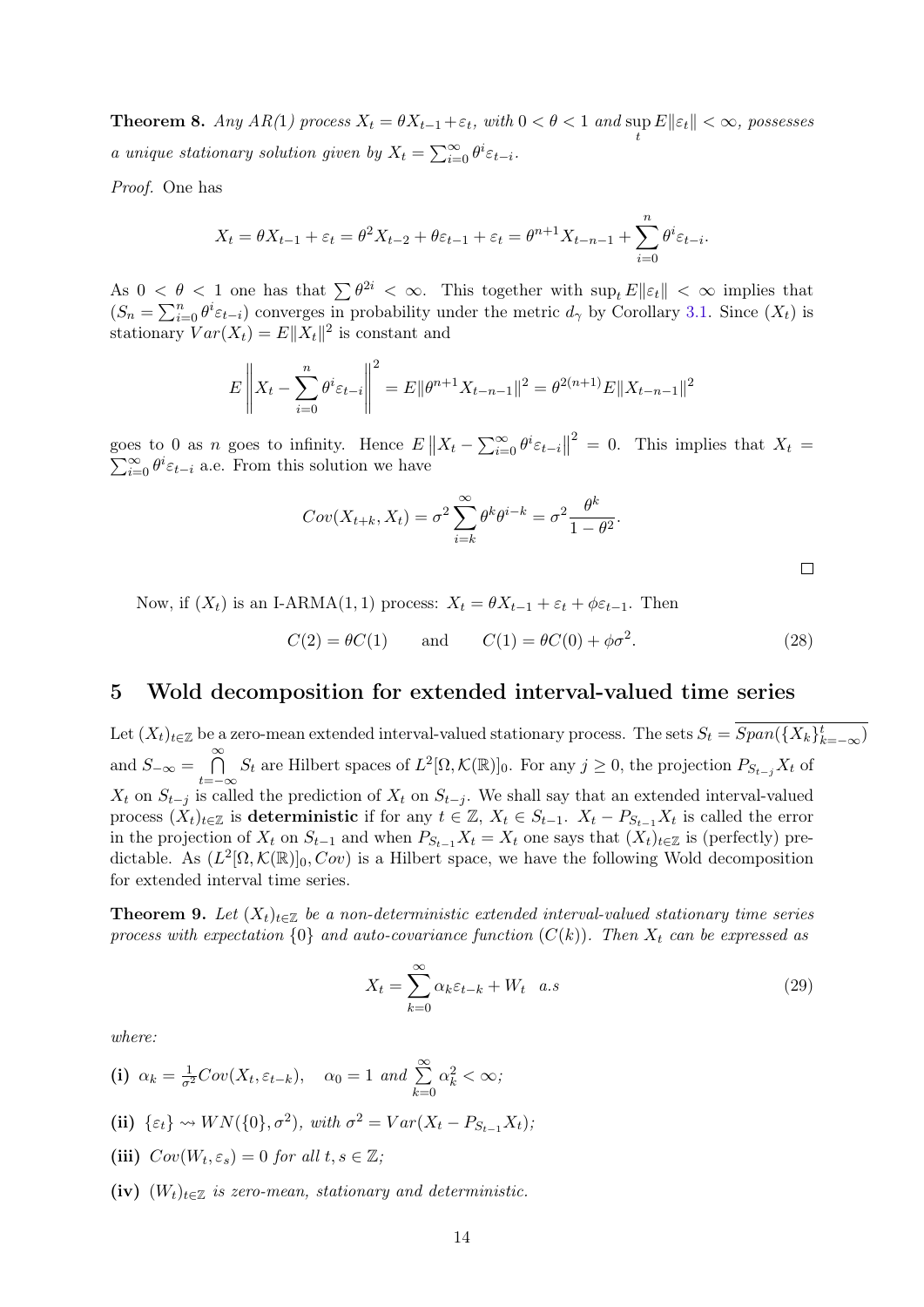*Proof.* For any  $t \in \mathbb{Z}$ , application of the Theorem 4 in Bierens (2012) to the regular sequence  $(X_{t-k})_{k=0}^{\infty}$  gives that  $X_t$  can be expressed as

$$
X_t = \sum_{k=0}^{\infty} \theta_k e_{t-k} + W_t \quad \text{a.s}
$$
\n(30)

where  $\{e_{t-k}\}_{k=0}^{\infty}$  is an uncorrelated process with  $Cov(e_i, e_j) = \delta_{ij}, \theta_k = Cov(X_t, e_{t-k}), \sum_{k=0}^{\infty} \theta_k^2 <$  $k=1$ 

 $\infty, W_t \in U_t^{\perp}$  with  $U_t = \overline{Span(\{e_k\}_{k=-\infty}^t)} \subset S_t$ . Since the process  $(X_t)_{t \in \mathbb{Z}}$  is non-deterministic, the residual  $\varepsilon_t = X_t - P_{S_{t-1}} X_t$  is different from 0 and  $\varepsilon_t = ||\varepsilon_t||e_t$ , hence (29) holds with  $\alpha_k = \theta_k / ||\varepsilon_{t-k}||$ , and  $(\varepsilon_t)$  is also uncorrelated. As  $W_t, \varepsilon_t \in L^2[\Omega, \mathcal{K}(\mathbb{R})]_0$ ,  $E[W_t] = 0 = E[\varepsilon_t]$ .  $W_t \in U_t^{\perp}$  implies that  $Cov(W_t, \varepsilon_s) = 0$  for any  $s \leq t$ . For  $s > t$ , taking scalar product of (30) with  $\varepsilon_s$  one has  $Cov(W_t, \varepsilon_s) = Cov(X_t, \varepsilon_s) = 0$  since  $\varepsilon_s \in S_{s-1}^{\perp}$  and  $X_t \in S_t \subset S_{s-1}$  for  $s > t$ . This proves (iii). Let  $X_{t,n}$  be the projection of  $X_t$  on  $S_{t,n} = span({X_{t-j}}_{j=1}^n)$  and  $\varepsilon_{t,n}$  the residual. Then  $X_{t,n}$  takes the form

$$
X_{t,n} = \sum_{j=1}^{n} \beta_{j,n} X_{t-j},
$$

where the scalars  $\beta_{k,n}$  do not depend on t, since they are solutions of the system of equations

$$
\sum_{j=1}^{n} \beta_{j,n} C(j-k) = C(k), \qquad k = 1, \dots, n.
$$

Hence  $E[X_{t,n}] = 0$ ,  $E[\varepsilon_{t,n}] = 0$ . Moreover,

$$
Var(\varepsilon_{t,n}) = \|X_t - X_{t,n}\|^2 = \left\|X_t - \sum_{j=1}^n \beta_{j,n} X_{t-j}\right\|^2
$$
  
=  $C(0) + \sum_{i,j=1}^n \beta_{i,n} \beta_{j,n} C(i-j) - 2 \sum_{j=1}^n \beta_{j,n} C(j).$ 

Hence  $Var(\varepsilon_{t,n}) = \sigma_n$  does not depend on t and so does for  $\sigma = ||\varepsilon_t|| = \lim_{n \to \infty} \sigma_n$ . Also,

$$
Cov(X_{t+k}, \varepsilon_{t,n}) = C(k) - \sum_{j=1}^{n} \beta_{j,n} C(k+j),
$$

which does not depend on  $t$ . Using Cauchy-Schwarz inequality,

$$
\lim_{n \to \infty} |Cov(X_{t+k}, \varepsilon_{t,n} - \varepsilon_t)| \le \sqrt{C(0)} \lim_{n \to \infty} ||\varepsilon_{t,n} - \varepsilon_t|| = 0,
$$

which implies that  $Cov(X_{t+k}, \varepsilon_t) = \lim_{n \to \infty} Cov(X_{t+k}, \varepsilon_{t,n})$  and does not depend on t. So,

$$
\alpha_k = \frac{1}{\|\varepsilon_t\|} Cov(X_{t+k}, e_k) = \frac{1}{\|\varepsilon_t\|^2} Cov(X_{t+k}, \varepsilon_t)
$$

does not depend on t. Moreover,  $\alpha_0 = \frac{Cov(X_t, \varepsilon_t)}{\|\varepsilon_t\|^2}$  $\frac{\partial (X_t, \varepsilon_t)}{\|\varepsilon_t\|^2} = 1$ . All this completes the proof of (i) and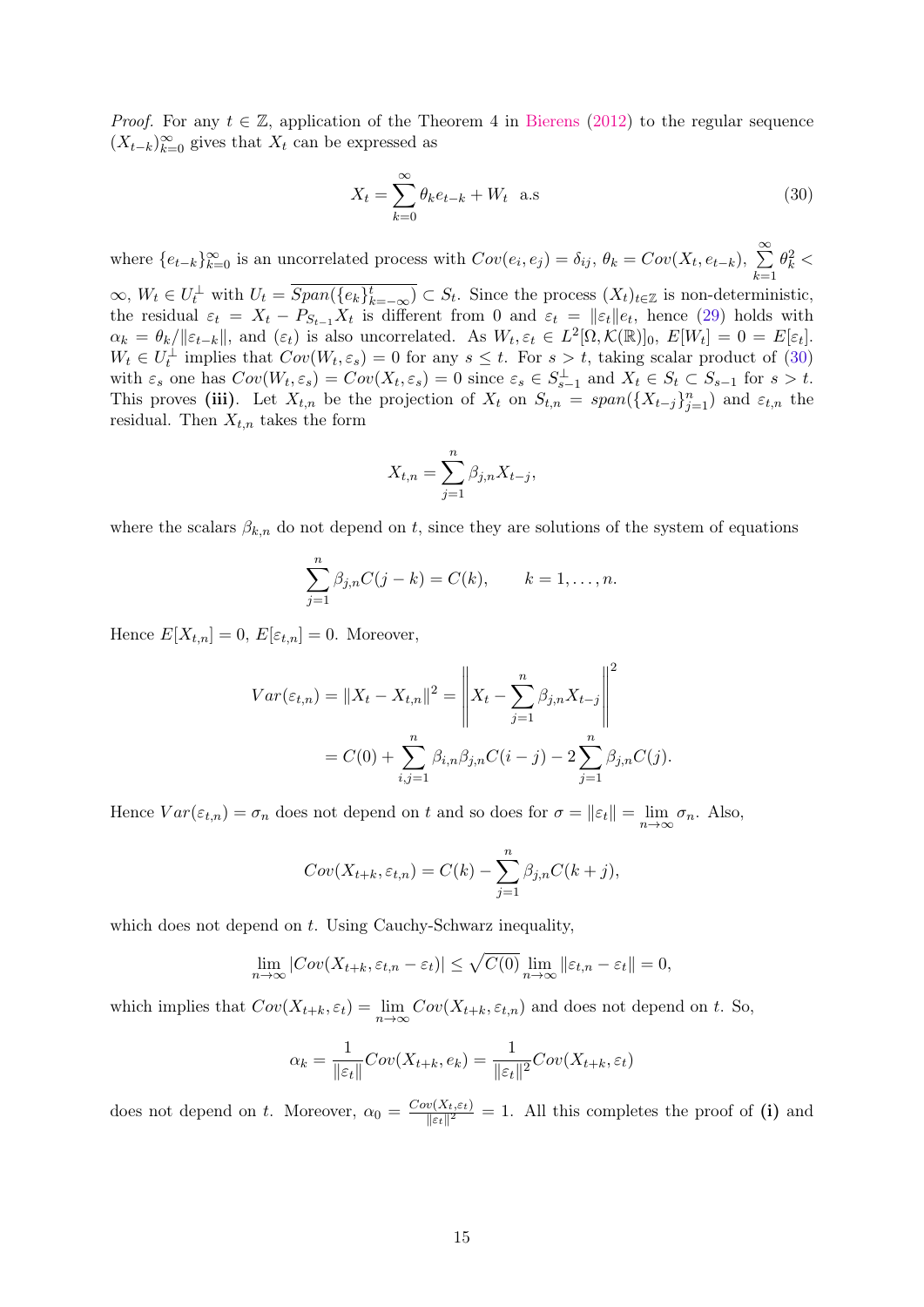(ii). For  $k \geq 0$ ,

$$
Cov(W_t, W_{t-k}) = Cov\left(X_{t-k} - \sum_{j=0}^{\infty} \alpha_j \varepsilon_{t-k-j}, X_t - \sum_{j=0}^{\infty} \alpha_j \varepsilon_{t-j}\right)
$$
  
=  $C(k) - \sum_{j=0}^{\infty} \alpha_j Cov(X_t, \varepsilon_{t-k-j}) - \sum_{j=k}^{\infty} \alpha_j Cov(X_{t-k}, \varepsilon_{t-j}) + \sigma^2 \sum_{j=0}^{\infty} \alpha_{j+k} \alpha_j$   
=  $C(k) - \sigma^2 \sum_{j=0}^{\infty} \alpha_{j+k} \alpha_j$ ,

which does not depend on t. As  $W_t \in S_t$ , one can write  $W_t = \sum_{k=0}^{\infty} a_k X_{t-k}$ . Taking covariance with  $\varepsilon_t$  and using the fact that  $\varepsilon_t \perp Span(X_{t-1}, X_{t-2}, ...)$  one gets  $Cov(W_t, \varepsilon_t)$  $a_0Cov(X_t, \varepsilon_t) = a_0 ||\varepsilon_t||^2$ . Since  $Cov(W_t, \varepsilon_t) = 0$ , one deduces that  $a_0 = 0$  hence  $W_t \in S_{t-1}$ , thus  $(W_t)$  is deterministic from the past of  $(X_t)$ . This completes the proof of (iv).

## 6 Numerical study

Let  $(X_t)$  is an AR(1) process:

$$
X_t = K + \theta X_{t-1} + \varepsilon_t. \tag{31}
$$

Then from Yule-Walker equation, the parameter  $\theta$  can be estimated by  $\hat{\theta} = \frac{C(1)}{\hat{C}(0)}$  with

$$
\widehat{C}(0) = \frac{1}{T} \sum_{i=1}^{T} \int_{0}^{1} (\nabla_{X_i} - \nabla_{mX})^2 \gamma(t) dt = \frac{1}{T} \sum_{i=1}^{T} d_{\gamma}^2(X_i, mX),
$$
  

$$
\widehat{C}(1) = \frac{1}{T} \sum_{i=1}^{T-1} \int_{0}^{1} (\nabla_{X_{i+1}} - \nabla_{mX})(\nabla_{X_i} - \nabla_{mX}) \gamma(t) dt
$$
  

$$
= \frac{1}{2T} \sum_{t=1}^{T-1} (d_{\gamma}^2(X_{i+1}, mX) + d_{\gamma}^2(X_i, mX) - d_{\gamma}^2(X_{i+1}, X_i)),
$$

where  $\widehat{C}(1)$  and  $\widehat{C}(0)$  are the sample-covariance.

More generally, if we assume that the I-AR $(p)$  process  $(25)$  is stationary then from Theorem 5, when  $C(0) > 0$  and  $(C(k))$  converges to 0, Yule-Walker equation (27) is well-posed and from a large sample  $X_1, \ldots, X_T$ , the coefficients of the I-AR(p) process can be estimated by

$$
\widehat{\boldsymbol{\Theta}} = \widehat{\mathbf{C}}_p \widehat{\mathbf{c}}_p.
$$

Using (10) and (19) the sample-covariance can be written as

$$
\widehat{C}(k) = \frac{1}{2T} \sum_{i=1}^{T-|k|} \left( d_{\gamma}^{2}(X_{i+k}, mX) + d_{\gamma}^{2}(X_{i}, mX) - d_{\gamma}^{2}(X_{i+k}, X_{i}) \right). \tag{32}
$$

It is natural to assume that  $\gamma(t)dt$  is an adapted measure and in this case, the distance  $d_{\gamma}$  is given by Lemma 3.1 and it easy to numerically compute.

#### 6.1 Simulations

Now, we plot the model (31) with  $\theta = 0.2$ ,  $K = [13.31, 14.2]$ ,  $\overline{\varepsilon_t}$  and  $\varepsilon_t$  following independent standard normal distributions. Figure 2(a) shows a sample for this model for  $T = 100$ , when the interval standard normal distribution used is the one plotted on Figure 2(b). One sees that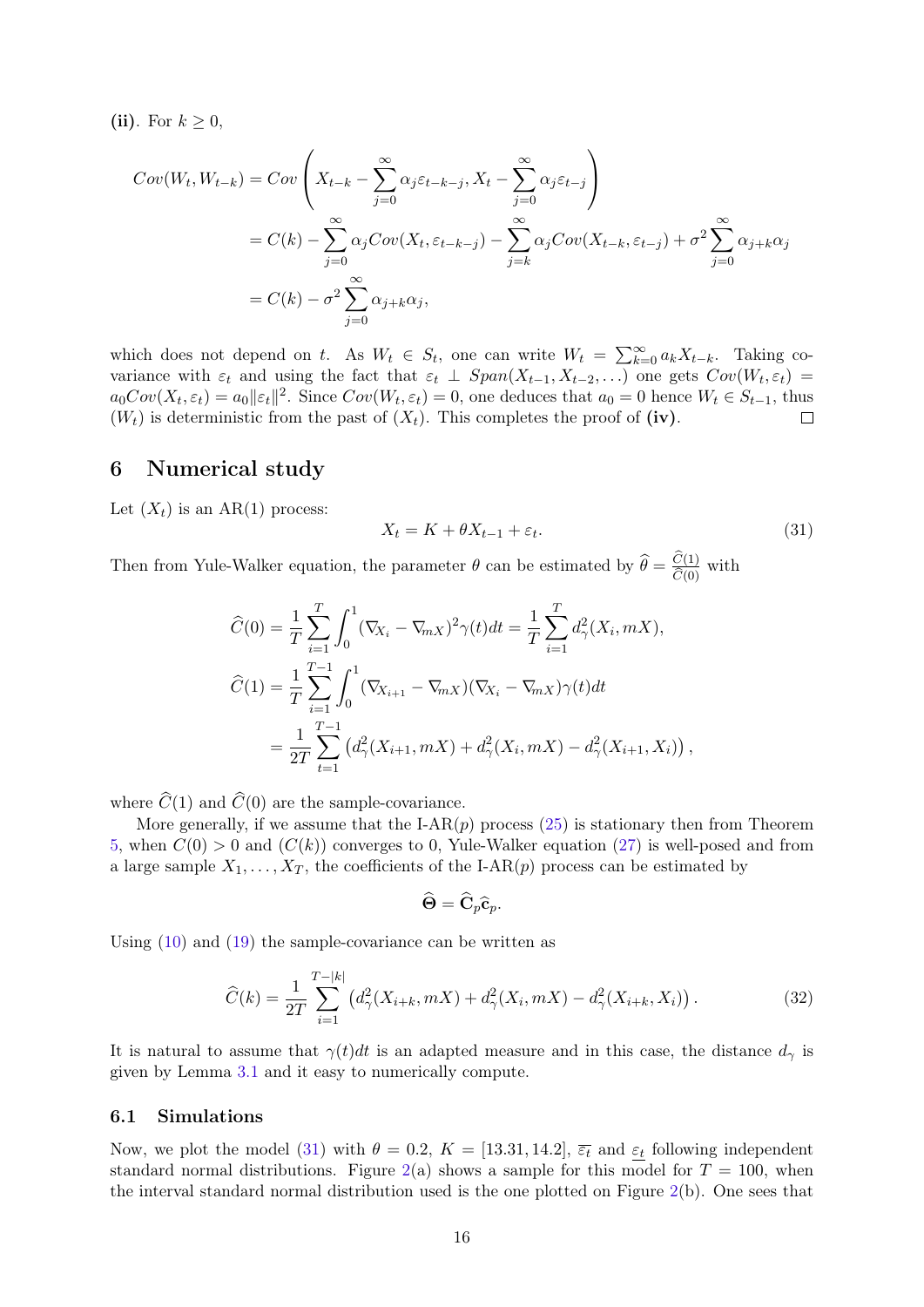

most of the outputs of this sample are standard intervals (indeed 71 standard intervals versus 29 decreasing ones) while for the error (interval standard normal distribution), they seem to be the same number (indeed 41 standard intervals versus 59 decreasing). Figure 3 displays the estimated auto-covariance function  $C(k)$  and shows that it goes to 0 as k becomes large. Also, K is estimated using the formula  $\hat{K} = (1 - \hat{\theta})mX$ .



Figure 3: Auto-Covariance estimated for the model (31) for  $T = 100$ 

|     |                          | $C(T-2)$                               | Error                |
|-----|--------------------------|----------------------------------------|----------------------|
| 100 | [13.31, 14.2]            | $-0.02807759$ $0.1747072$ $0.02529285$ |                      |
|     | 500 [13.51569, 14.41001] | 0.01240641                             | 0.1892873 0.01071265 |

Table 1: Some estimations using simulation with R

### 6.2 Empirical studies

Figure 4 displays systolic (in blue) and diastolic (in red) blood pressure of a person recorded in the morning (left bounds) and in the afternoon (right bounds), over 4 days in 2004. One sees that on the 11.03.04, blood pressure recorded in the morning is higher than the one recorded in the afternoon, both for systolic and diastolic.

In Figure 5, we have plotted as standard min-max intervals (in blue) and extended intervals (in red), CAC 40 Stock Index from the 2nd January to the 31st May 2019 (105 trading days).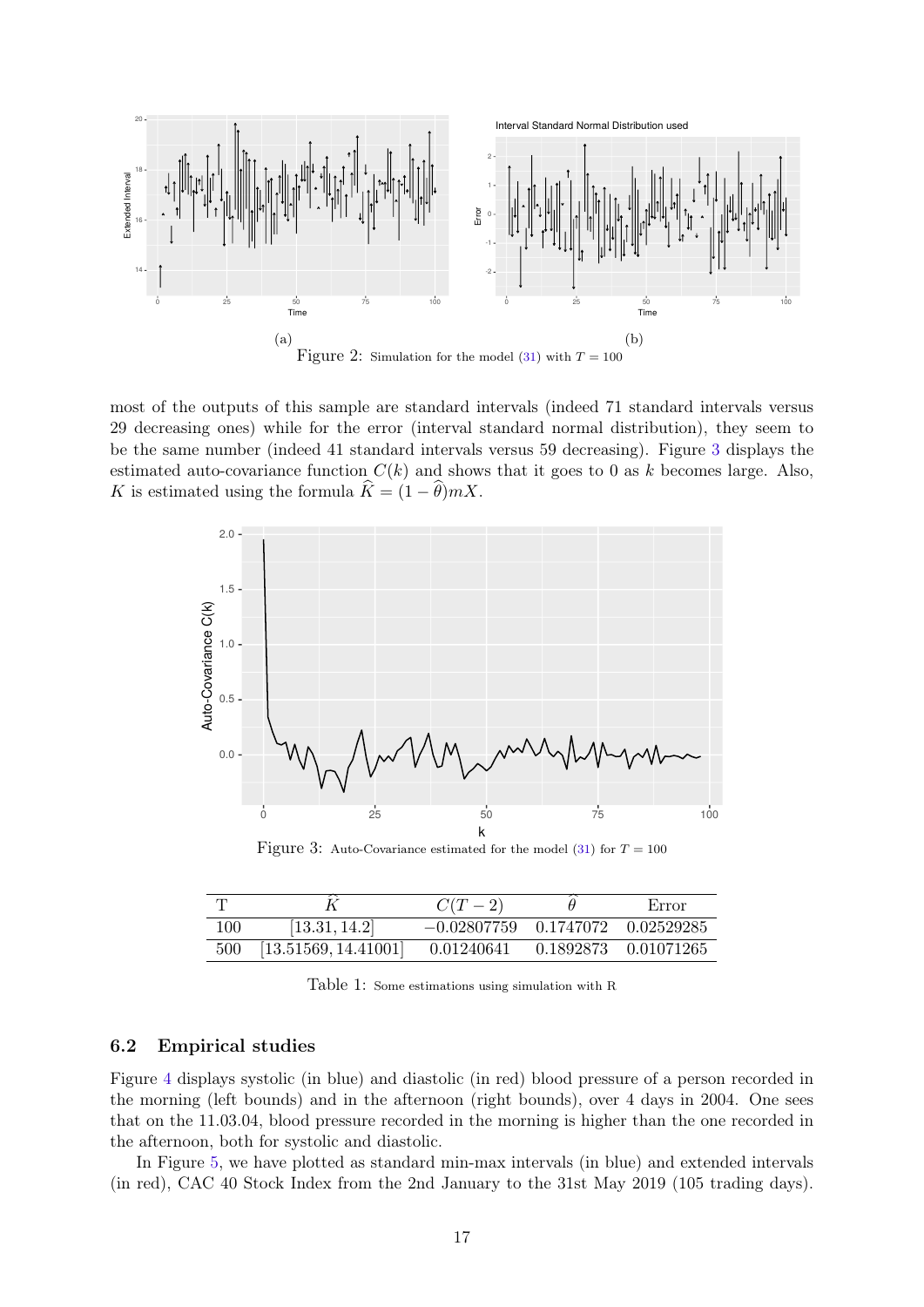

Figure 4: Systolic blood pressure in blue and diastolic blood pressure in red, of a person, recorded over 4 days in 2004. Left bounds are the morning records and right bounds are the afternoon records.



Figure 5: CAC 40 Stock Index from 2nd January to 31st May 2019. Red arrows represent the extended intervals with left bounds the opening values (in EUR) and right bounds the closing values. The blue line segments represent the interval-valued prices composed of the lowest and highest prices of each day.

Extended intervals are formed by the opening values (left bounds) and the closing values (right bounds). This figure shows that most often, neither opening nor closing values are the lowest or the highest value of the index for the day. Notice that in such an index, what is important most often is not just opening and closing values, but also to know how it has been fluctuating along the day. For instance, the plot shows many days where opening value and closing value are the same with a fluctuation along the day. Now, we wish to find the I-ARMA model which best fits )this data. The first step is to induce stationarity. Augmented Dickey–Fuller Test shows that neither the data nor its first-order differential are stationaries but its second-order differential is stationary. So, we differentiate data twice and use AIC to determine the optimal order  $(p, q)$ . We define the AIC of the random interval to be the summation of the AIC of the bounds, and we assume that  $p, q = 1, 2, 3, 4$ . Figure 6 shows that the optimal order is  $p = q = 1$ . Finally, using equation (28) we estimated the coefficients of the I-ARMA model by  $\hat{\theta} = \frac{C(2)}{\hat{C}(1)}$ ,  $\hat{\phi} = \hat{C}(1) - \hat{\theta}\hat{C}(0)$ and we found

$$
\hat{\theta} = -0.2519991 \quad \text{and} \quad \hat{\phi} = -0.5326387. \tag{33}
$$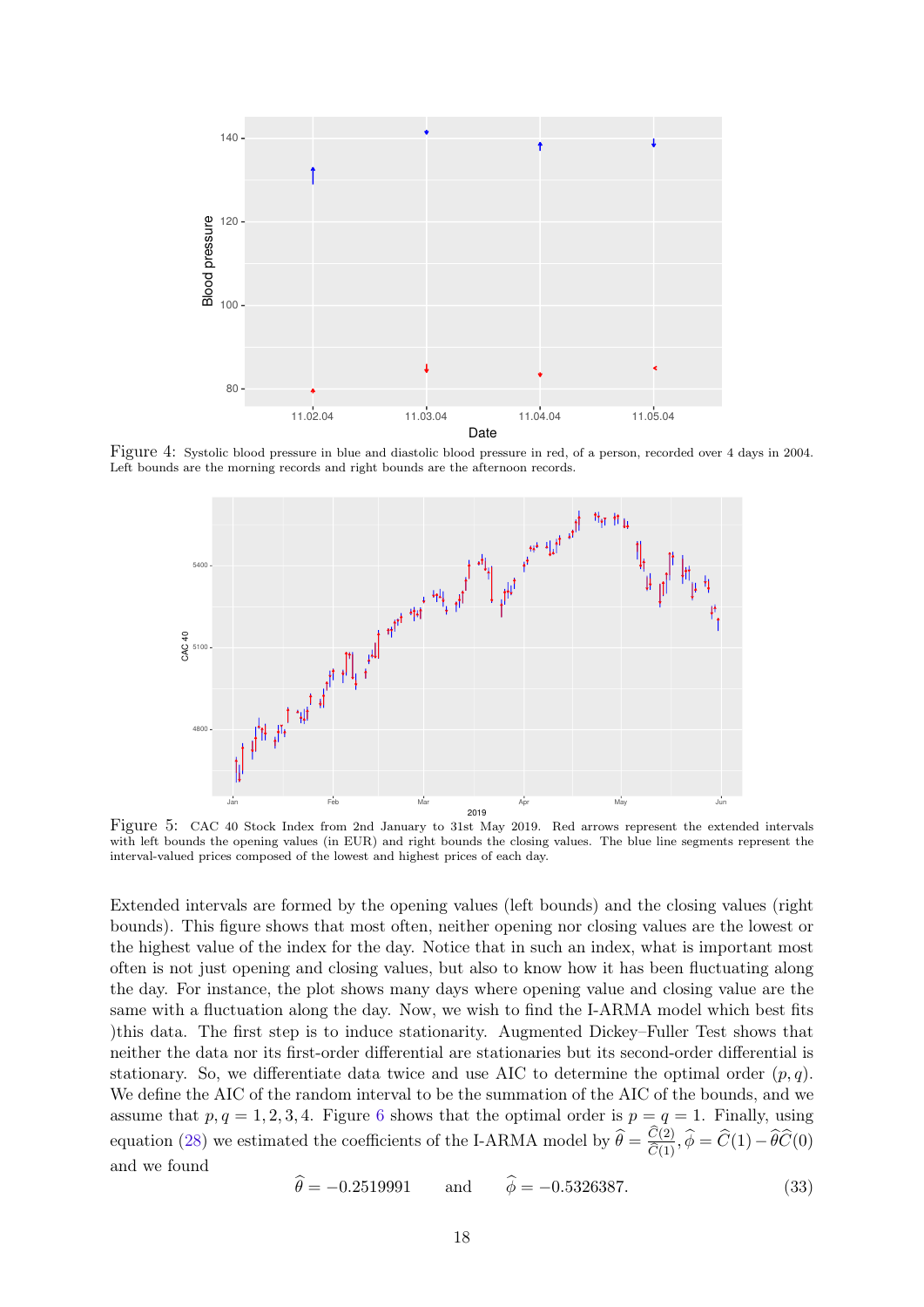

Figure 7 shows the forecast of the differentiated CAC 40 for the next 40 trading days.



Figure 7: Forecast values from the 1st June to 26 July 2019 (red) and real values from the 2nd January to 26 July.

# 7 Conclusion

In this work, we have defined extended intervals and justified that they are relevant to study a variable that keep more or less one direction of variation each period  $T$ . To give a definition of extended random intervals which restricted on classical intervals coincide with the definition of random intervals, we had to introduce the set  $\mathbb{R}_{\geq} := (-\infty, \infty) \cup (\infty, -\infty)$  of real numbers for which intervals can be taken in the decreasing running direction. We further define intersection,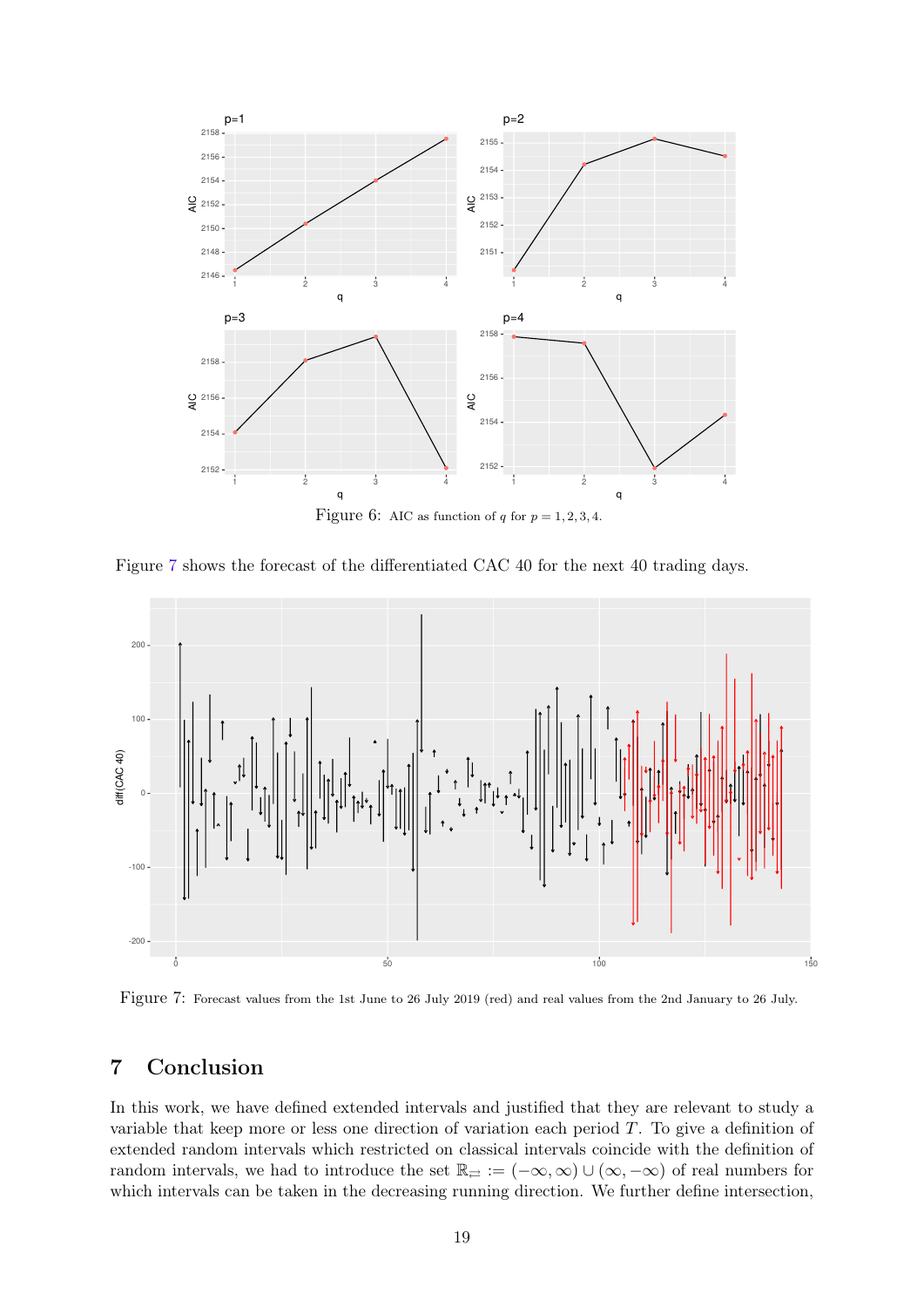inclusion, and union on  $\mathbb{R}_{\geq}$  in such a way that they extend the definitions of these operators on R. Those operators have been used to extend the topology of R on  $\mathbb{R}_{\geq}$ . A suitable distance has been defined on extended intervals and used to define variance and covariance on random extended intervals, in a natural way. We have studied ARMA processes with extended intervalvalued both theoretically and numerically. In the numerical part, we have made forecasting on CAC 40 stock index from the 2nd January to 26 July 2019.

It could be relevant to apply on extended interval time series nonlinear models such as GARCH and its extensions, as further research.

## References

Alefeld, G. and Herzberger, J. (2012). Introduction to interval computation. Academic press.

- Bauch, H. (1992). Neumaier, a., interval methods for systems of equations. cambridge etc., cambridge university press 1990. xvi, 255 pp.,£ 35.00. isbn 0-521-33196-x (encyclopedia of mathematics and its applications). Zeitschrift Angewandte Mathematik und Mechanik, 72:590–590.
- Bertoluzza, C., Corral Blanco, N., and Salas, A. (1995). On a new class of distances between fuzzy numbers. Mathware & soft computing. 1995 Vol. 2 Núm. 2.
- Bierens, H. J. (2012). The wold decomposition.
- Billard, L. and Diday, E. (2000). Regression analysis for interval-valued data. In Data Analysis, Classification, and Related Methods, pages 369–374. Springer.
- Billard, L. and Diday, E. (2003). From the statistics of data to the statistics of knowledge: symbolic data analysis. Journal of the American Statistical Association, 98(462):470–487.
- Goldsztejn, A., Daney, D., Rueher, M., and Taillibert, P. (2005). Modal intervals revisited: a mean-value extension to generalized intervals. In Proceedings of QCP-2005 (Quantification in Constraint Programming), Barcelona, Spain, volume 2005.
- González-Rivera, G. and Lin, W. (2013). Constrained regression for interval-valued data. Journal of Business  $\mathcal{B}$ Economic Statistics, 31(4):473–490.
- Han, A., Hong, Y., and Wang, S. (2012). Autoregressive conditional models for interval-valued time series data. In The 3rd International Conference on Singular Spectrum Analysis and Its Applications, page 27.
- Han, A., Hong, Y., and Wang, S. (2015). Autoregressive conditional models for interval-valued time series data. Working Paper.
- Han, A., Hong, Y., Wang, S., and Yun, X. (2016). A vector autoregressive moving average model for interval-valued time series data. In Essays in Honor of Aman Ullah, pages 417-460. Emerald Group Publishing Limited.
- Hsu, H.-L. and Wu, B. (2008). Evaluating forecasting performance for interval data. Computers & Mathematics with *Applications*, 56(9):2155-2163.
- Jaulin, L., Kieffer, M., Didrit, O., and Walter, E. (2001). Interval analysis. In Applied Interval Analysis, pages 11–43. Springer.
- Kaucher, E. (1973). Über metrische und algebraische Eigenschaften einiger beim numerischen Rechnen auftretender Räume. na.
- Kearfott, R. B. (1996). Interval computations: Introduction, uses, and resources. Euromath Bulletin, 2(1):95–112.
- Maia, A. L. S., de Carvalho, F. d. A., and Ludermir, T. B. (2008). Forecasting models for interval-valued time series. Neurocomputing, 71(16-18):3344–3352.
- Mbairadjim, A., Sadefo Kamdem, J., and Terraza, M. (2014a). Fuzzy value-at-risk and expected shortfall for portfolios with heavy-tailed returns. Economic Modelling, 39(1):247–256.
- Mbairadjim, A. M., Sadefo Kamdem, J., Shapiro, A., and Terraza, M. (2014b). Capm with fuzzy returns and hypothesis testing. Insurance: Mathematics and Economics, 55(1):40–57.

Moore, R. E. (1966). Interval analysis, volume 4. Prentice-Hall Englewood Cliffs, NJ.